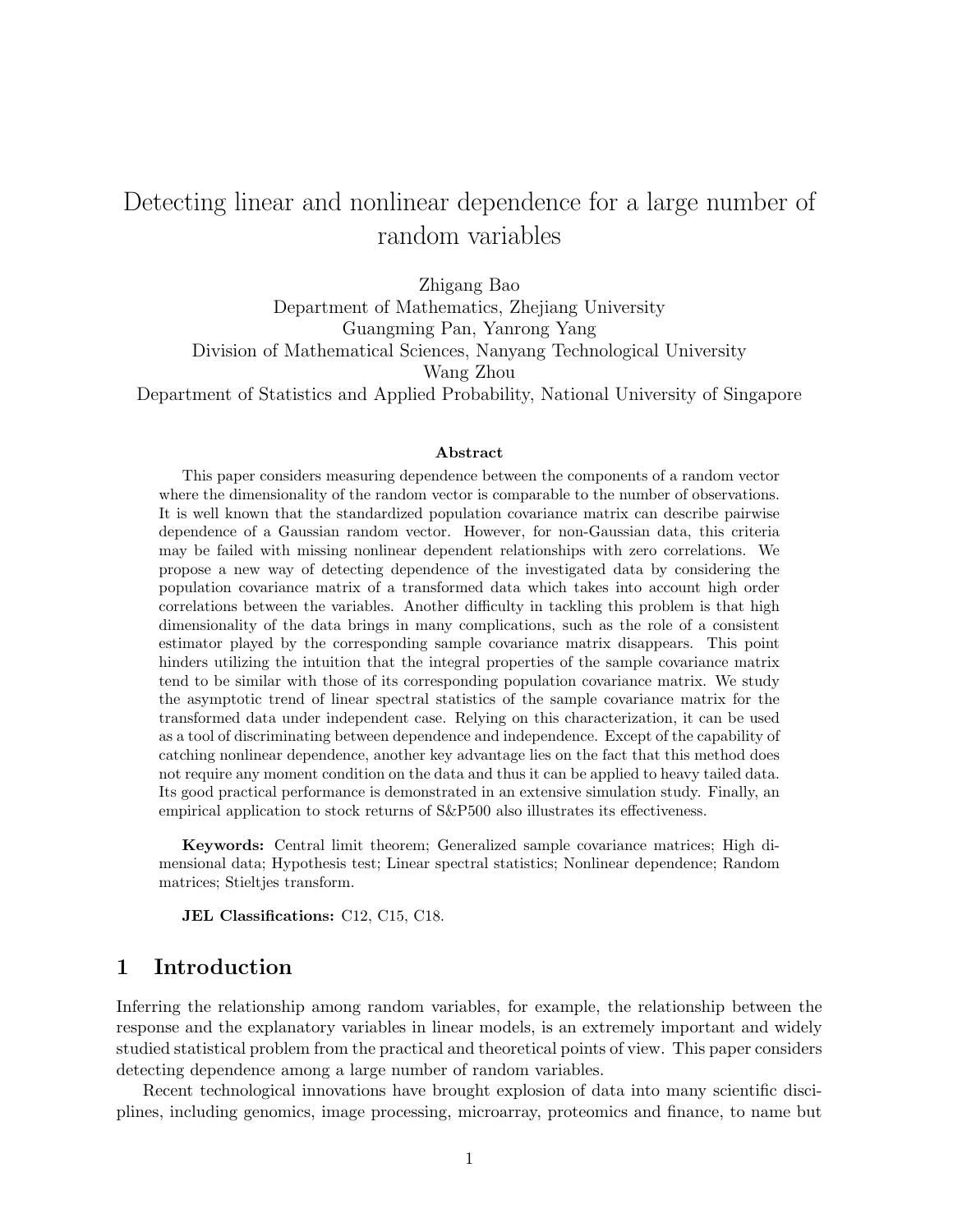a few. The dimensionality of the data  $p$  can be much larger than or comparable to the sample size *n*. We focus on the scenario of  $p/n$  tending to a constant.

Consider a p-dimensional random vector(or a time series with length p)  $\mathbf{x} = (X_1, X_2, \dots, X_p) \in$  $\mathbb{R}^p$  and let  $\mathbf{x}_1, \mathbf{x}_2, \ldots, \mathbf{x}_n$  be a random sample of size n from the population. Dependence of the p components in x is often characterized by the population covariance matrix  $\Sigma$  of x. Any deviation of the matrix  $\Sigma$  from a diagonal matrix provides evidence of dependence. This idea can be adopted to capture all types of dependencies for a set of Gaussian variables. It is natural to focus on the sample covariance matrix S to develop independence test statistics for normal distributed data. However, in high dimensional data analysis, the dimension  $p$  and the sample size n are both large, and p may be comparable to n or even much larger than n. The phenomenon called 'curse of dimensionality' appears, i.e. the sample covariance matrix **S** is not a consistent estimator of the population covariance matrix  $\Sigma$ . However it is still possible to derive accurate information on  $\Sigma$  from S. Recently, there is a long list of literature devoted to investigating properties of the large dimensional sample covariance matrix S under the null hypothesis that  $\Sigma = I_p$ . For example, when  $p/n \to c \in (0,\infty)$ , Johnstone (2001) and Bao, Pan and Zhou (2012) established the Tracy-Widom law of the largest eigenvalue of the sample covariance matrix and correlation matrix respectively; Ledoit and Wolf (2002) studied the quadratic form of the eigenvalues of S; Schott (2005) discussed the sums of squares of the sample correlation coefficients; Cai and Jiang (2011) considered the largest entry of the sample correlation matrix and Liu, Lin and Shao (2008) introduced a modified test statistic based on the largest entry of the sample correlation matrix; Bai et al. (2009) proposed a correction to the likelihood ratio test statistic which is a linear spectral statistic of the sample covariance matrix.

However, for non-Gaussian case, the methodology of comparing the population covariance matrix  $\Sigma$  with an identity matrix is invalid in dealing with a random vector whose elements possess zero correlations but display nonlinear dependence<sup>1</sup>. Such examples appearing in nonlinear time series include autoregressive conditional heteroscedastic (ARCH), bilinear and nonlinear moving average processes, etc.; See Tong (1990) for a detailed review. In the recent works Bao (2018), Bao (2019) and Bao, Lin, Pan and Zhou (2015), the spectral statistics of the nonparametric matrices such as the Spearman correlation matrix and Kendall correlation matrices are studied for the detection of nonlinear independence. Besides, Hong (1999) proposed a generalized spectral density approach to capturing the nonlinear dependence, which is suitable for both linear and nonlinear strictly stationary processes. Surprisingly there is no other research on this paper.

Considering that high-order moments of  $X_1, X_2, \ldots, X_p$  can characterize their nonlinear dependence, we suggest to study the covariance matrix  $\Sigma_e$  of the modified random vector  $e^{itx} := (e^{itX_1}, e^{itX_2}, \ldots, e^{itX_p})$  with any real constant t since  $Cov(e^{itX_j}, e^{itX_k})$  is able to capture all kinds of dependence between  $X_j$  and  $X_k$ , including those with zero correlations <sup>2</sup>. Therefore a new statistic based on the empirical spectral distribution of the sample covariance matrix  $S_e$ of the vector  $e^{itx}$  is proposed in this paper. In other words, the dependent relationship among the initial variables in **x** is reflected by the correlations among the components of  $e^{itx}$ .

One key ingredient of our methodology, which sets it apart from other approaches listed above, is that there is no moment condition on the original data. This advantage engages

<sup>1</sup>Though some existing statistics are proposed under independent assumption, simulation results show that these ones fail for uncorrelated but dependent cases.

 ${}^{2}Cov(e^{iuX_j}, e^{ivX_k}) = 0$  for all  $(u, v) \in \mathbb{R}^2$  if and only if  $X_j$  and  $X_k$  are independent(see Lukacs (1970)).  $X_j$  and  $X_k$  are called subindependent if  $Cov(e^{itX_j}, e^{itX_k}) = 0$  for any  $t \in \mathbb{R}$ , which is equivalent to  $\sum_{s+r=m}^{\infty} Cov(X_j^s, X_k^r) = 0$  for any  $m \in \mathbb{N}^+$ .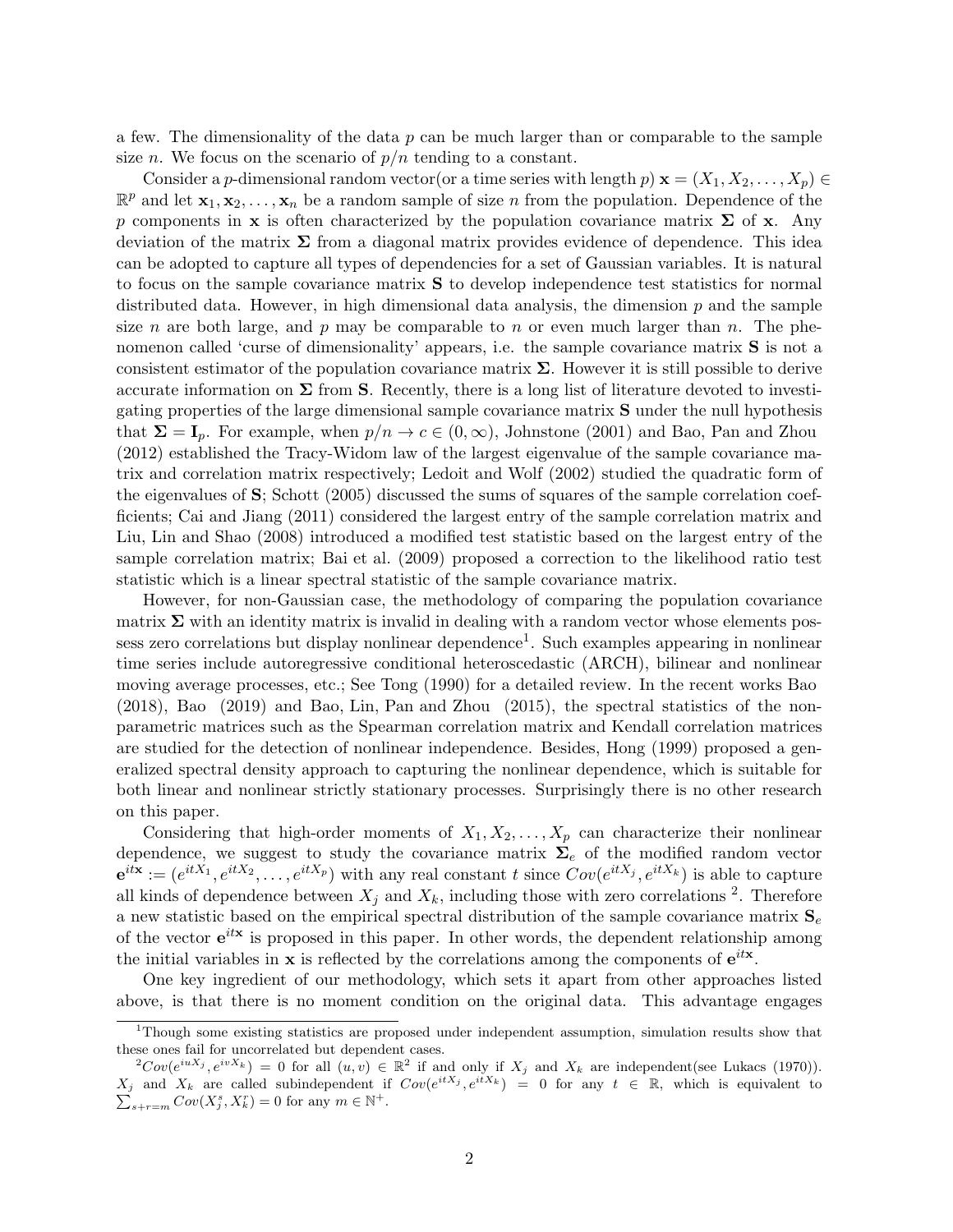that our method can be applied to the heavy-tailed distribution which provides a good fit to the financial data. In addition, most of the data in economics, geology, climatology, signal processing, insurance, environmetrics do have heavy-tailed distributions. See Adler et al. (1998).

Moreover, as an contribution to the large dimensional random matrix theory, the asymptotic theorem provided in this paper generalizes the central limit theorem for large dimensional sample covariance matrices in the complex case(see Bai and Silverstein (2004)) by eliminating the condition that  $EX_{ij}^2 = 0$ .

The remainder of this article is organized as follows. Section 2 introduces some basic concepts and main results for large dimensional sample covariance matrices. In Section 3, we propose a new dependence test statistic for a large dimensional random vector. Moreover, the asymptotic theory for the proposed statistic is presented. Simulation results are provided in Section 4. Some classical dependent structures appearing in time series are illustrated there. An empirical application to the stock returns from S&P 500 is given in Section 5. Section 6 concludes the paper and the Appendix contains the outline of proofs. Detailed proofs are included in a separate supplementary material.

## 2 Preliminary

Let  $X_1, X_2, \ldots, X_n$  be p random variables with identical distribution **F**. Group these p random variables into a random vector  $\mathbf{x} = (X_1, X_2, \dots, X_p)$  and suppose a random sample from  $\mathbf{x}$  of size  $n, {\mathbf{x}_1, \mathbf{x}_2, \ldots, \mathbf{x}_n}$ , with  $\mathbf{x}_k = (X_{1k}, X_{2k}, \ldots, X_{pk}^r)'$ ,  $k = 1, 2, \ldots, n$ . The goal is to construct a statistic to test the hypothesis that

 $H_0: X_1, X_2, \ldots, X_p$  are independent; against  $H_1: X_1, X_2, \ldots, X_p$  are dependent. (2.1)

Consider an alternative sample covariance matrix  $S_e = \frac{1}{n} \mathbf{Y} \mathbf{Y}^*$ , where  $\mathbf{Y} = (\mathbf{y}_1, \mathbf{y}_2, \dots, \mathbf{y}_n)$ and  $\mathbf{y}_k = (e^{itX_{1k}}, e^{itX_{2k}}, \dots, e^{itX_{pk}})'$ ,  $k = 1, 2, \dots, n$ , with  $\mu = E e^{itX_{11}}$  and  $\sigma = Var(e^{itX_{11}})$ . Relying on the idea of converting dependence among the  $p$  random variables in  $x$  into correlations among the components of y, a new statistic based on the empirical spectral distribution (ESD) of the matrix  $S_e$  is proposed. The ESD of a  $p \times p$  matrix **A** is defined as

$$
F^{\mathbf{A}}(x) = \frac{1}{p} \# \{ j : \lambda_j \le x, \ 1 \le j \le p \},
$$

where  $\#\{\cdots\}$  denotes the cardinality of the set  $\{\cdots\}$  and  $\lambda_j$ ,  $j=1,2,\ldots,p$  are eigenvalues of the matrix **A**. Under the null hypothesis  $H_0$ , it is well known that the limiting spectral distribution (LSD) of the sample covariance matrix  $S_e$  is the M-P (Marc $\breve{e}$ nko and Pastur) law whose density function is

$$
p_c(x) = \begin{cases} \frac{1}{2\pi xc} \sqrt{(b-x)(x-a)}, & a \le x \le b, \\ 0, & otherwise, \end{cases}
$$

and has a point mass  $1 - 1/c$  at the origin if  $c > 1$ , where  $a = (1 - \sqrt{c})^2$  and  $b = (1 + \sqrt{c})^2$ . Here  $c = \lim_{n\to\infty} p/n$ . Another important concept in random matrix theory is the Stieltjes transform. The Stieltjes transform of any probability distribution function  $G(x)$  is defined as

$$
s_G(z) = \int \frac{1}{x - z} dG(x), \ z \in \mathbb{C}^+ \equiv \{ z \in \mathbb{C}, v = \Im z > 0 \}.
$$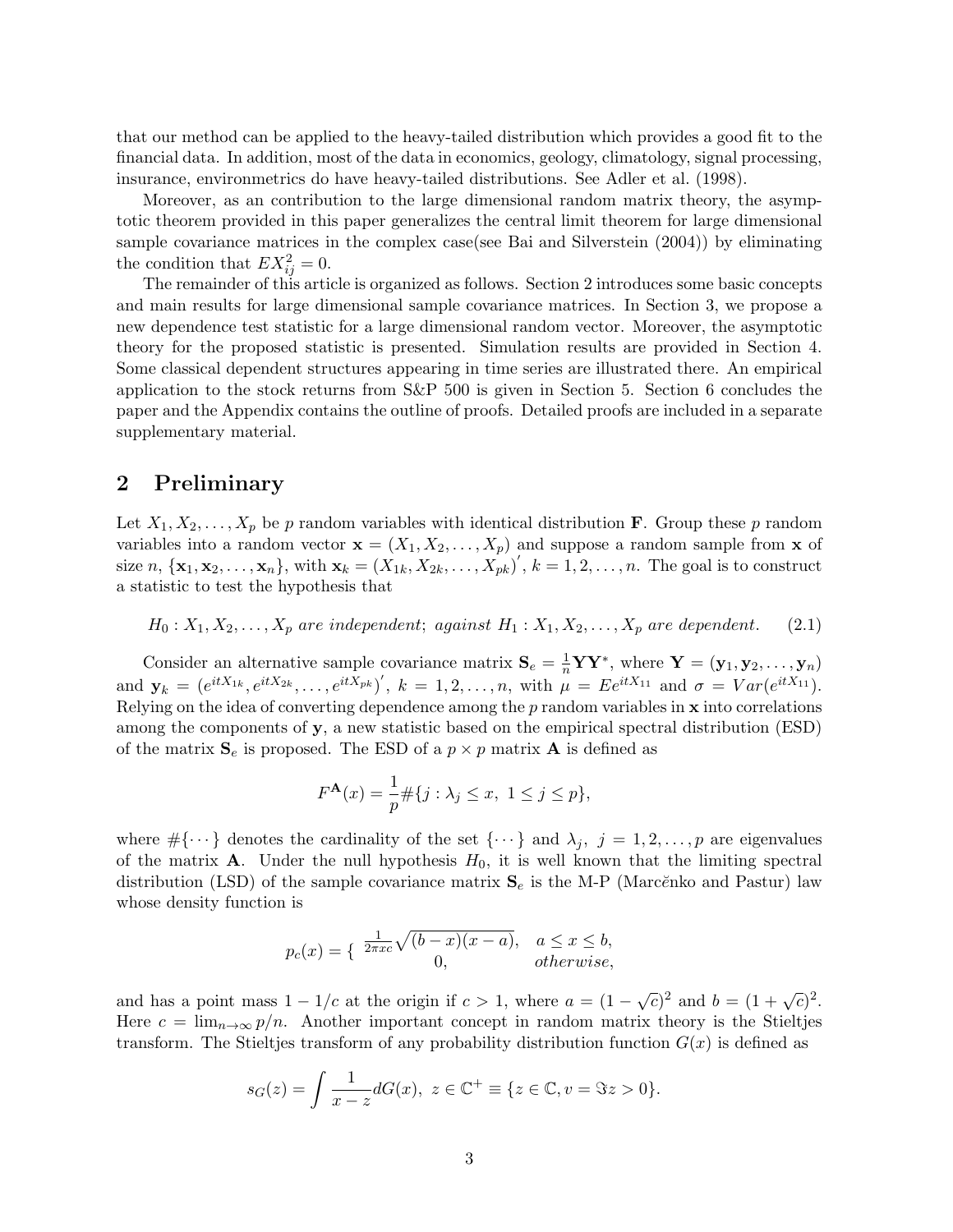When  $X_1, X_2, \ldots, X_p$  are not independent,  $e^{itX_1}, e^{itX_2}, \ldots, e^{itX_p}$  are correlated for some  $t > 0$ . Bai and Zhou (2008) provided the LSD of sample covariance matrices with correlated structures. For easy reference, we state it in the following proposition:

#### **Proposition 1.** As  $n \to \infty$ , assume the following.

1. For all k,  $E\overline{Y}_{\ell k}Y_{jk} = t_{\ell j}$ , and for any non-random  $p \times p$  matrix  $\mathbf{B} = (b_{j\ell})$  with bounded norm,  $E|\mathbf{y}_{k}^{*} \mathbf{B} \mathbf{y}_{k} - tr\mathbf{B} \mathbf{T}| = o(n^{2}),$  where  $\mathbf{T} = (t_{j\ell})_{p \times p}$ . 2.  $c_n = p/n \rightarrow c \in (0, +\infty)$ .

3. The norm of the matrix  $\mathbf T$  is uniformly bounded and its  $F^{\mathbf T}$  tends to a non-random probability distribution H.

Then with probability one,  $F^{\mathbf{S}_e}$  tends to a probability distribution, whose Stieltjes transform  $s(z), z \in \mathbb{C}$  satisfies

$$
s(z) = \int \frac{1}{t(1 - c - czs(z)) - z} dH(t).
$$
 (2.2)

From (2.2), we can see that the LSD  $F^{\mathbf{S}_e}$  of sample covariance matrices depends on the correlation structure, i.e.  $H(t)$ , of the transformed data y. When  $\mathbf{T} = \mathbf{I}_p$ , the identity matrix,  $F^{\mathbf{S}_e}$  tends to the M-P law, whose Stieltjes transform is

$$
s(z) = \frac{1 - c - z + \sqrt{(1 + c - z)^2 - 4c}}{2cz}.
$$

So the difference of the LSD of the sample covariance matrix  $S_e$  of the random vector y under  $H_0$  and  $H_1$  can be utilized to detect the dependence of the initial p random variables involved in x. The main advantage of investigating y instead of x is that y possesses correlated structures if the components of  $x$  are uncorrelated. An example which studies the autoregressive conditional heteroscedastic (ARCH) type dependent structure is demonstrated in Section 4. A random vector with the ARCH type dependent structure has zero correlations and simulation results show that our test statistic based on the sample covariance matrix **S** of the original vector **x** does not work in this case.

More precisely, in this paper we consider the following linear spectral statistic

$$
\int \phi(x)dF^{\mathbf{S}_e}(x) = \frac{1}{p}\sum_{j=1}^p \phi(\lambda_j),
$$

where  $\lambda_j, j = 1, 2, \ldots, p$  are the eigenvalues of the matrix  $S_e$  and  $\phi : \mathbb{R} \to \mathbb{R}$  is an analytic function on the support of the LSD  $F_c(x)$  of the matrix  $S_e$ . Hence our test statistic is

$$
LS_e = \int \phi(x) d(F^{\mathbf{S}_e}(x) - F_c(x)),
$$

where  $F_c(x)$  is M-P law.

The asymptotic theory for the proposed statistic  $LS_e$  under the null hypothesis is presented in the following section. It also provides a theoretical base in the high dimension situation for many test statistics in the literature proposed for the spherical test  $H_0^s : \Sigma = \sigma^2 \mathbf{I}_p$  or the identity test  $H_0^I: \Sigma = I_p$  since these are actually our test statistics defined by the sample covariance matrix of the original data. For example,

$$
MLR = trS - log|S| - p
$$
  
=  $p \left( \int x dF^{S}(x) - \int log(x) dF^{S}(x) - 1 \right)$ , (Sugiura and Nagao (1968))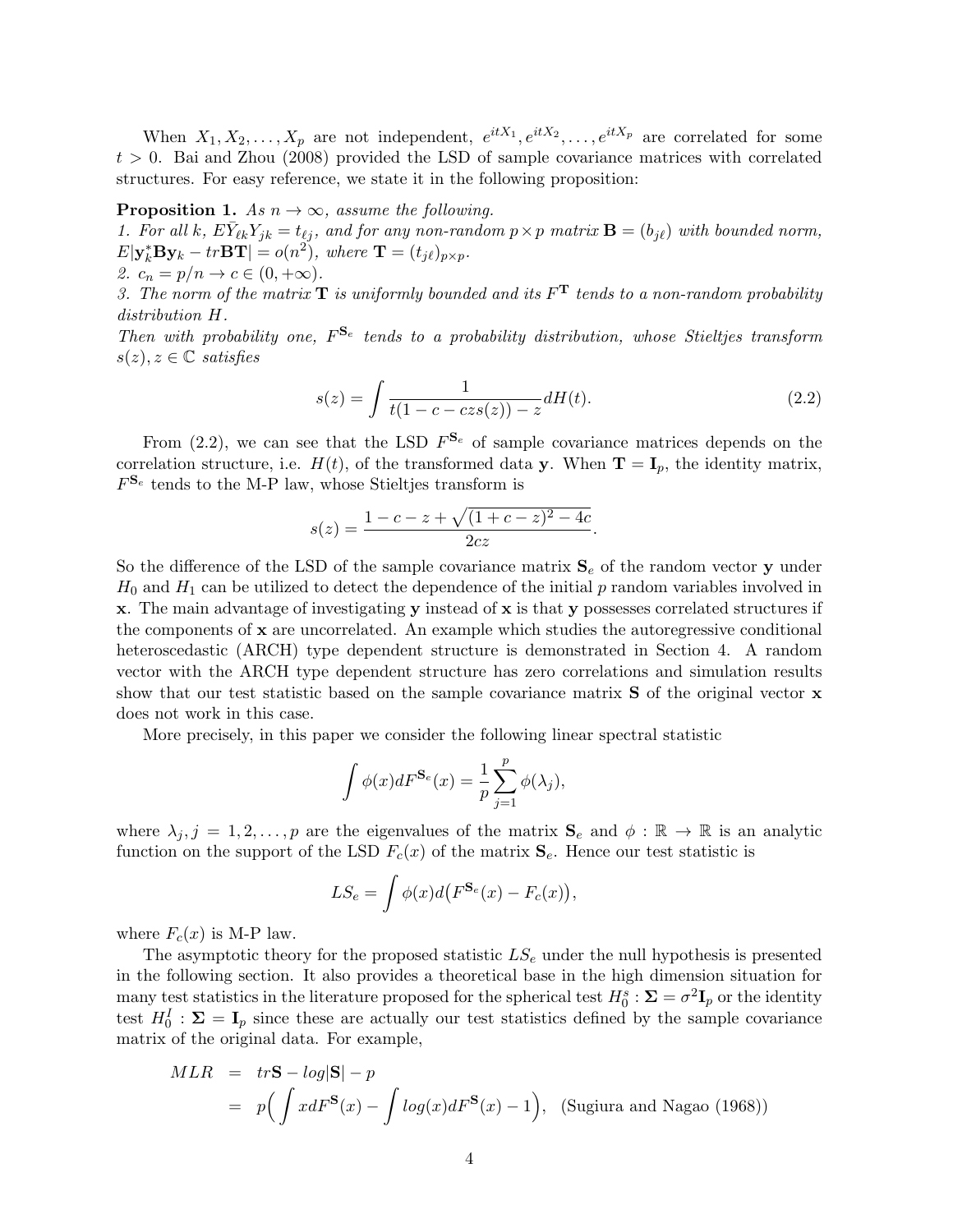$$
NA = \frac{1}{p}tr(\mathbf{S} - \mathbf{I})^2
$$
  
= 
$$
\int (x-1)^2 dF^{\mathbf{S}}(x), \text{ (Nagao (1973))}
$$
  

$$
LW = \frac{1}{p}tr(\mathbf{S} - \mathbf{I})^2 - \frac{p}{n} \left[ \frac{1}{p}tr\mathbf{S} \right]^2 + \frac{p}{n}
$$
  
= 
$$
\int (x-1)^2 dF^{\mathbf{S}}(x) - \frac{p}{n} \left( \int x dF^{\mathbf{S}}(x) \right)^2 + \frac{p}{n}, \text{ (Ledoit and Wolf (2002))}
$$

where  $F^{\mathbf{S}}(x)$  is the empirical spectral distribution of the covariance matrix **S** of the investigated random vector x. Simulation results in Section 4 show that the proposed statistic  $LS_e$  is more powerful than MLR, NA and LW in detecting nonlinear dependence, especially martingale difference sequences.

## 3 Main Results

In this section, the asymptotic theory for the proposed statistic  $LS<sub>e</sub>$  is developed based on the large dimensional random matrix theory. As a matter of fact, we establish one more general result concerning the central limit theorem of linear spectral statistics for sample covariance matrices under the independent assumption.

Let  $\mathbf{Z}_n = [Z_{ij}]_{p \times n}$  be a random matrix with independent complex variables. We consider the sample covariance matrix  $\mathbf{B}_n = \frac{1}{n} \mathbf{Z}_n \mathbf{Z}_n^*$  under the following basic assumptions.

(a) For each n,  $Z_{ij} = Z_{ij}^{(n)}$ ,  $1 \le i \le p, 1 \le j \le n$  are i.i.d complex variables. And the variables satisfy the following moment conditions

$$
EZ_{11} = 0, \ E|Z_{11}|^2 = 1, \ |EZ_{11}^2| = \Phi, \ E|Z_{11}|^4 = \Psi.
$$
\n
$$
(3.1)
$$

(b) Assume  $p =: p(n)$  and  $p/n \rightarrow c \in (0, +\infty)$ .

Moreover, we denote  $c_n = p/n$  and  $F_{c_n}$  to be the MP law with parameter  $c_n$ . Set

$$
G_n(x) =: p\Big(F^{\mathbf{B}_n}(x) - F_{c_n}(x)\Big)
$$

and for any test function  $f(x)$ , we write

$$
L_n(f) = \int f(x)dG_n(x).
$$

Then we have the following theorem.

**Theorem 1.** Assume  $\mathbf{Z}_n = [Z_{ij}]_{p \times n}$  satisfy the conditions (a) and (b). Let  $f_1, \ldots, f_k$  be func-**Theorem 1.** Assume  $\mathbf{z}_n = [z_{ij}]_{p \times n}$  substytute containing (a) and (b). Let  $j_1, \ldots, j_k$  be functions analytic on an open region containing the interval  $[I_{(0,1)}(1 - \sqrt{c})^2, (1 + \sqrt{c})^2]$ . Then the random vector

$$
\Big(L_n(f_1),L_n(f_2),\ldots,L_n(f_k)\Big)
$$

forms a tight sequence in n and converges weakly to a Gaussian vector  $L_{f_1}, L_{f_2}, \ldots, L_{f_k}$  with mean vector  $\mu$  whose components are, for any  $\ell = 1, 2, \ldots, k$ ,

$$
EL_{f_{\ell}} = -\frac{1}{2\pi i} \int_{\mathcal{C}} f_{\ell}(z) \frac{c(1+zs(z))^3}{1-c(1+zs(z))^2} \Big[ (\Psi - \Phi^2 - 2) + \frac{\Phi^2}{1-\Phi^2 c(1+zs(z))^2} \Big] dz \tag{3.2}
$$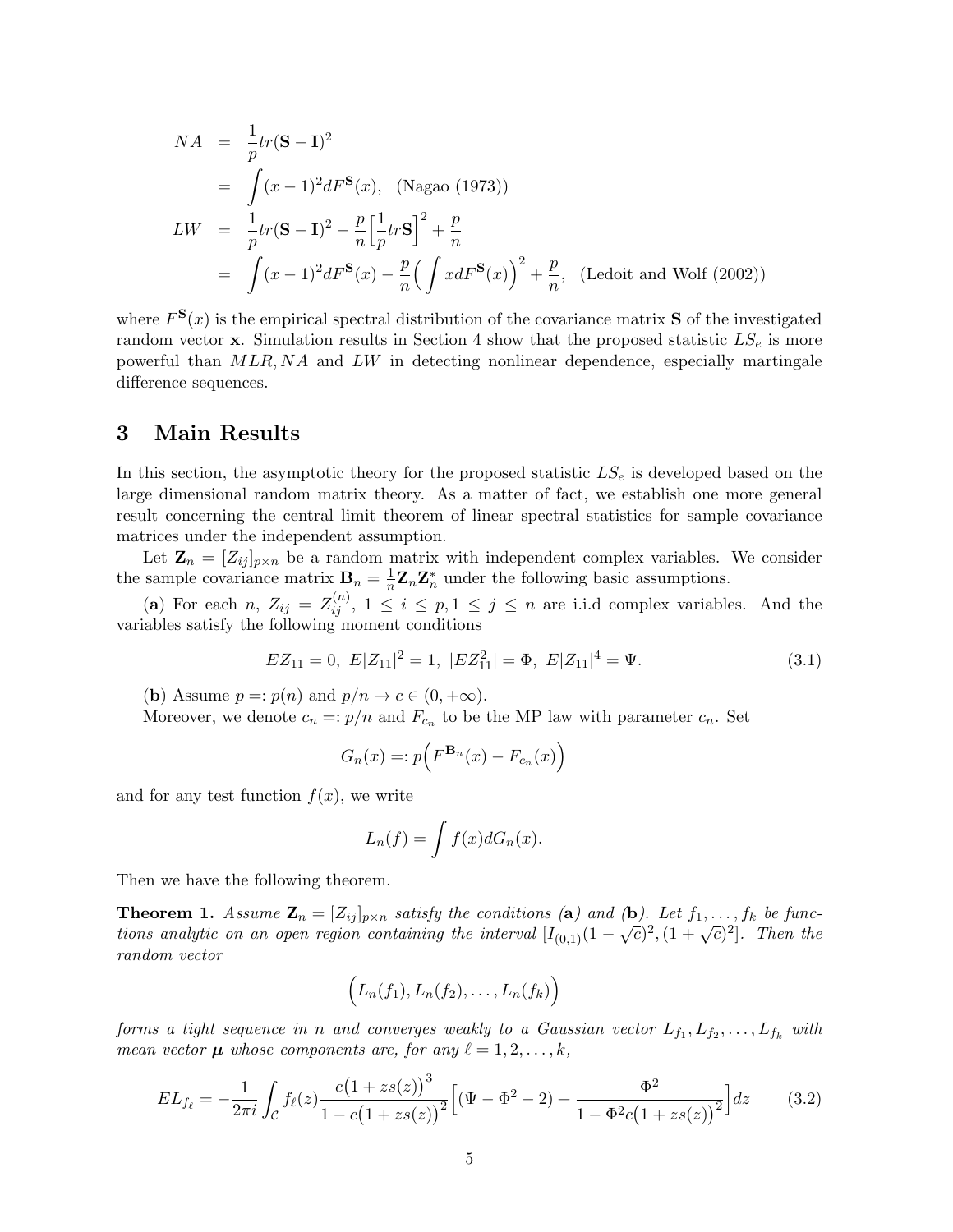and covariance matrix  $\Sigma$  whose units are, for any  $\ell, \nu = 1, 2, \ldots, k$ ,

$$
Cov(Z_{f_{\ell}}, Z_{f_{\nu}})
$$
\n
$$
= -\frac{1}{4\pi^2} c(\Psi - \Phi^2 - 2) \int_{\mathcal{C}_1} \int_{\mathcal{C}_2} f_{\ell}(z_1) f_{\nu}(z_2) (z_1 s'(z_1) + s(z_1)) (z_2 s'(z_2) + s(z_2)) dz_1 dz_2
$$
\n
$$
- \frac{1}{4\pi^2} \int_{\mathcal{C}_1} \int_{\mathcal{C}_2} f_{\ell}(z_1) f_{\nu}(z_2) \frac{\Phi^2 c(z_1 s'(z_1) + s(z_1)) (z_2 s'(z_2) + s(z_2))}{(1 - \Phi^2 a(z_1, z_2))^2} dz_1 dz_2
$$
\n
$$
- \frac{1}{4\phi^2} \int_{\mathcal{C}_1} \int_{\mathcal{C}_2} f_{\ell}(z_1) f_{\nu}(z_2) \frac{c(z_1 s'(z_1) + s(z_1)) (z_2 s'(z_2) + s(z_2))}{(1 - a(z_1, z_2))^2} dz_1 dz_2, \qquad (3.3)
$$

where

$$
a(z_1, z_2) = c(1 + z_1 s(z_1))(1 + z_2 s(z_2)).
$$

The contours in (3.2) and (3.3) are contained in the analytic region of the functions  $f_1, f_2, \ldots, f_k$ and enclose the support of  $F_{c_n}(x)$  for all large n. Moreover,  $\mathcal{C}_1$  and  $\mathcal{C}_2$  are selected to be disjoint.

Remark 1. This theorem is a generalization of the result of Bai and Silverstein (2004) who assume  $EZ_{ij}^2 = 0$  and  $E(|Z_{ij}|^4) = 2$ .

Recall that  $S_e = \frac{1}{n} \mathbf{Y} \mathbf{Y}^*$  and the expectation of the components equals to  $E e^{itX_{jk}} = \mu(t)$ which is not zero. So our investigated matrix does not satisfy the condition (a). However, comparing this matrix and the corresponding normalized matrix, we can derive the limiting distributions of the linear spectral statistics for the matrix  $S_e$  in the following theorem.

**Theorem 2.** In Theorem 1, let  $Z_{jk} = e^{itX_{jk}}$  and assume conditions (a) and (b) are satisfied except that  $EZ_{jk} = Ee^{itX_{jk}} = \mu(t)$ . Denote  $\sigma(t) := (var(e^{itX_{jk}}))^{1/2}$ . Let  $f_1, \ldots, f_k$  be functions except that  $E_1E_2 + E_2 = \cdots = \mu(t)$ . Denote  $\sigma(t) = (\alpha t (e^{-\alpha t}))$ . Let  $f_1, \ldots, f_k$  be functions<br>analytic on an open region containing the interval  $[I_{(0,1)}(1-\sqrt{c})^2, (1+\sqrt{c})^2]$ . Then the random vector

$$
\Big(L_n(f_1),L_n(f_2),\ldots,L_n(f_k)\Big)
$$

forms a tight sequence in n and converges weakly to a Gaussian vector  $L_{f_1}, L_{f_2}, \ldots, L_{f_k}$  with mean vector  $\mu$  whose components are, for any  $\ell = 1, 2, \ldots, k$ ,

$$
EZ_{f_{\ell}} = -\frac{1}{2\pi i} \int_{\mathcal{C}} f_{\ell}(\sigma(t)z) \frac{c(1+zs(z))^3}{1-c(1+zs(z))^2} \Big[ (\Psi - \Phi^2 - 2) + \frac{\Phi^2}{1-\Phi^2 c(1+zs(z))^2} \Big] dz
$$
  
+ 
$$
\frac{c}{2\pi i} \int_{\mathcal{C}} f_{\ell}(\sigma(t)z) \frac{-\frac{1-c}{z} + cs(z)}{z((1-\frac{1-c}{z}+cs(z))^2 - c(-\frac{1-c}{z}+cs(z))^2)} dz
$$
  
- 
$$
\frac{1}{2\pi i} \int_{\mathcal{C}} f_{\ell}(z) \frac{\int \frac{1}{(\lambda-z)^2} dF_c(\lambda)}{(-\frac{1-c}{z}+cs(z))} dz
$$
(3.4)

and covariance matrix  $\tilde{\Sigma}$  whose units are defined as (3.3) replacing  $f_{\ell}(z)$  by  $f_{\ell}(\sigma(t)z)$ . Moreover, the contours in (3.4) is contained in the analytic region of the functions  $f_1, f_2, \ldots, f_k$  and enclose the support of  $F_{c_n}(x)$  for all large n.

The proof of Theorem 1 and Theorem 2 is relegated to the Appendix.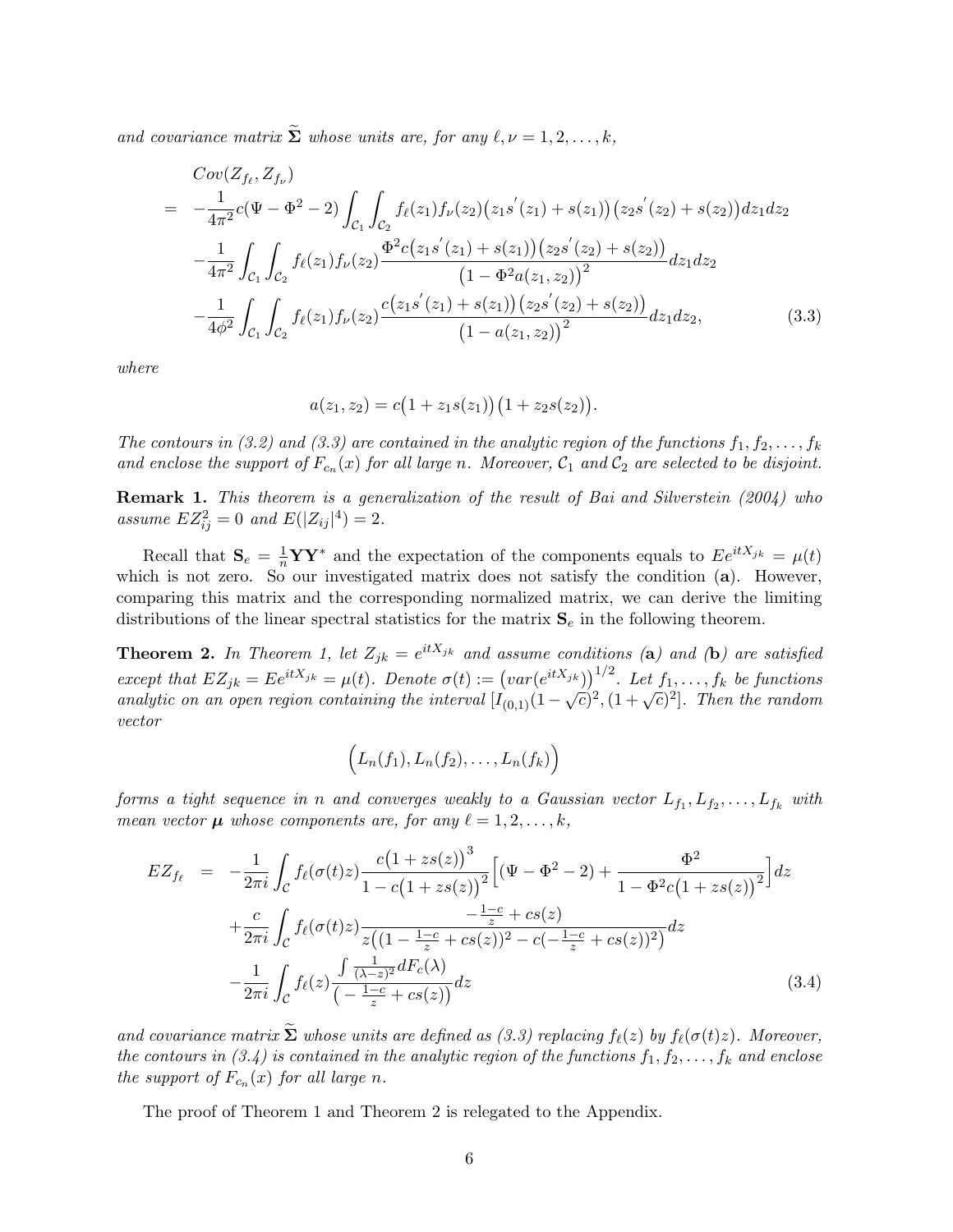Remark 2. The limit in Theorem 2 is a normal distribution which contains the unknown parameters  $\mu(t), \sigma(t), \Phi(t)$  and  $\Psi(t)$ . These parameters have consistent estimators constructed by the sample of size n for each random variable under investigation. However, if the data are normalized at first, i.e. we consider the matrix  $\widetilde{\mathbf{S}}_e = \frac{1}{n} \widetilde{\mathbf{Y}} \widetilde{\mathbf{Y}}^*$  with  $\widetilde{\mathbf{y}}_k = ((e^{itX_{1k}} - \mu(t))/\sigma(t), (e^{itX_{2k}} - \mu(t))/\sigma(t))$  $\mu(t))/\sigma(t),\ldots,(e^{itX_{pk}}-\mu(t))/\sigma(t))^{'}$  and substitute the parameters  $\mu(t)$  and  $\sigma(t)$  with their consistent estimators respectively, the limiting distribution of the corresponding linear spectral statistics will be different from that with the true parameters. This is due to curse of dimensionality.

Remark 3. Our proposed test statistic requires that all the p tested random variables are identically distributed. It looks restrictive. But in fact, this requirement is reasonable since the provided approach is able to capture all nonlinear dependence which usually relies on high-order moments of the original variables. From another point of view, to our knowledge, almost all modern literature devoted to detecting linear dependence, i.e. spherical test or identity test for covariance matrices, require the fist four moments of all the examined variables to match the corresponding normal ones.

# 4 Finite Sample Performance

#### 4.1 Size

We now assess the finite sample performance of the proposed statistic  $LS_e$  by calculating the empirical size. The procedure is summarized as follows:

- 1. Generate *n* realizations  $\mathbf{x}_1, \mathbf{x}_2, \ldots, \mathbf{x}_n$  from a given distribution  $\mathbf{F} : \mathbb{R}^p \to \mathbb{R}$  under  $H_0$ , where **F** is the joint distribution of the investigated p-dimensional random vector  $x =$  $(X_1, X_2, \ldots, X_p).$
- 2. Calculate the value of the proposed statistic  $LS_e$  by the generated data in step 1, i.e.  $\mathbf{X} = (\mathbf{x}_1, \mathbf{x}_2, \dots, \mathbf{x}_n).$
- 3. Repeat step 1 and step 2 by  $K = 1000$  times and we can derive K observed values for  $LS_e$ .
- 4. Count the number k of all the K observed values that are bigger than  $z_{1-\alpha/2}$  or smaller than  $z_{\alpha/2}$ , where  $z_{1-\alpha/2}$  and  $z_{\alpha/2}$  are the  $100(1-\alpha/2)\%$  and  $100(\alpha/2)\%$  quantiles of the asymptotic distribution of the statistic  $LS_e$  respectively. Then the empirical size is evaluated to be  $\hat{\alpha} = k/K$ .

In our simulations, we consider several common distributions:  $(1)\{X_i\}_{i=1}^p \sim i.i.d \ N(0,1);$  $(2)\{X_i\}_{i=1}^p \sim i.i.d\ lognormal(0,1);$   $(3)\{X_i\}_{i=1}^p \sim i.i.d\ Cauchy(0,1);$   $(4)\{X_i\}_{i=1}^p \sim i.i.d\ Burr(1,1,2);$  $(5)\left\{X_i\right\}_{i=1}^p \sim i.i.d$  Weibull $(1,2)$  and  $(6)\left\{X_i\right\}_{i=1}^p \sim i.i.d$  Pareto $(1,1)$ . These distributions are heavy-tailed distributions except  $N(0, 1)$ .

Table 1 and Table 2 illustrate the empirical sizes for six kinds of different distributed data. The parameter t is chosen as  $t = 1$ . The results show the effectiveness of the proposed statistic for relatively small values of  $p$  and  $n$ . Moreover, rather rapid convergence of the empirical sizes appears as  $n, p$  increase.

As to the calculation of the quantiles  $z_{\alpha/2}$  and  $z_{1-\alpha/2}$  here, the procedure requires some additional work than usual. Although our asymptotic distribution is normal distribution, the asymptotic mean and variance possess relatively complicated expressions, i.e. (3.4) and (3.3).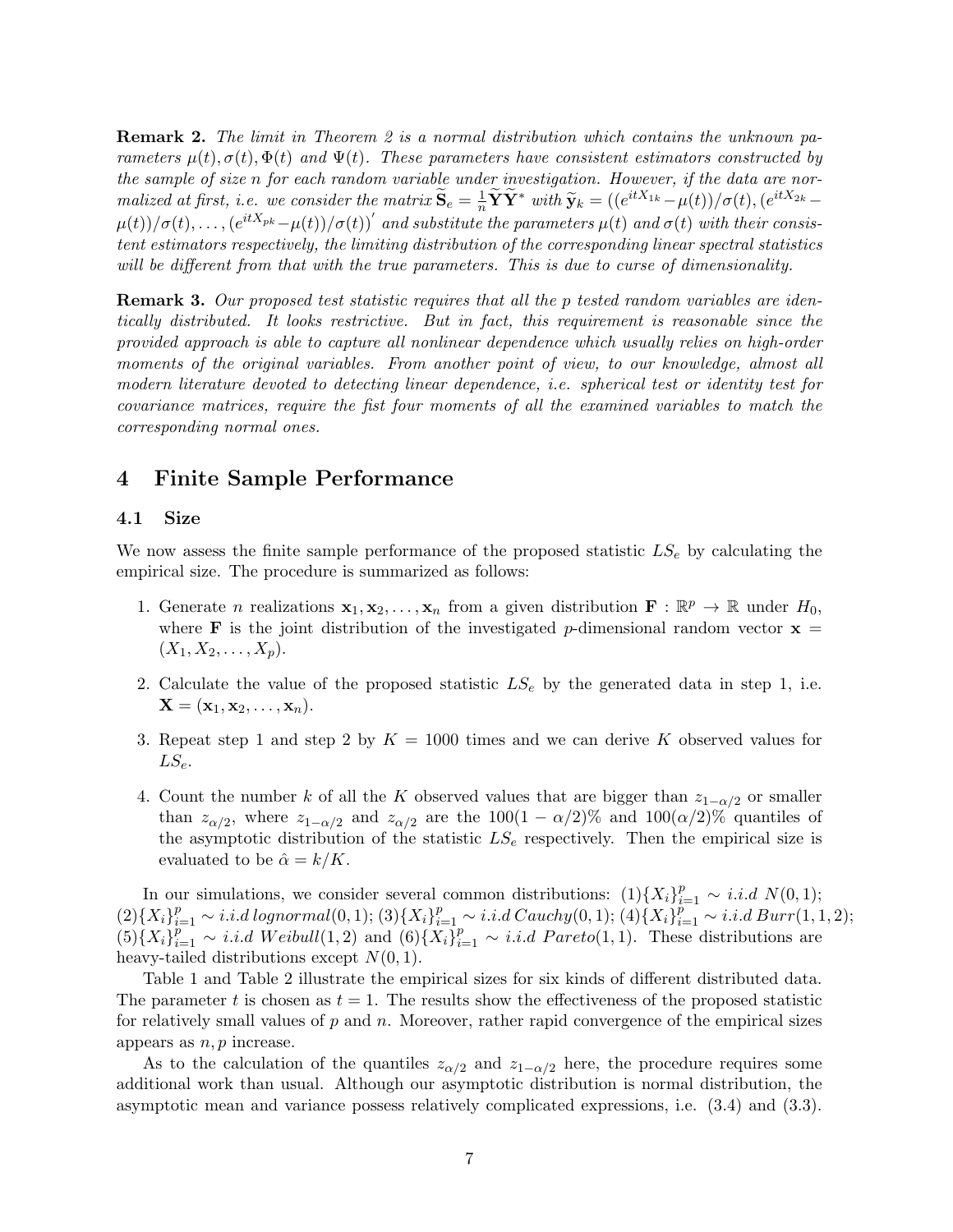The expressions (3.4) and (3.3) contain the moments  $\sigma(t) := (var(e^{itX_{11}}))$ ,  $\Phi = |Ee^{2itX_{11}}|$ ,  $\Psi = E|e^{itX_{11}}|^4$  and the Stieltjes transform  $s(z)$  of M-P law and its derivative  $s'(z)$ . In our simulation, the moments of transformed data are calculated by one numerical integral function called 'quad' in MATLAB software directly since the distributions of their initial data are known which are listed above. Bai and Silverstein (2004) provides an explicit expression for the Stieltjes transform as follows

$$
\underline{s}(z) = \frac{-(z+1-c) + \sqrt{(z-1-c)^2 - 4c}}{2z}
$$

and  $s(z)$  is related to  $s(z)$  by

$$
s(z) = \frac{1}{-z - z\underline{s}(z)}.
$$

Then obviously the explicit expression of its derivative  $s'(z)$  can be derived. For the several contour integrals appeared in the asymptotic mean and variance in (3.4) and (3.3), we utilize polar coordinates and variable substitutions  $z = re^{i\theta}$  with r and  $\theta$  changing from 0 to 10 and 0 to  $2\pi$  respectively. With contour integrals replaced by double integrals, we use the numerical integral function named 'dblquad' in MATLAB to calculate them.

Remark 4. In simulations, the first four moments of transformed data can be calculated directly since the distributions of the initial data are available. However, we can also use the sample moments to substitute the corresponding population moments since they are consistent estimations.

To examine the effect of the choice of the parameter t, we consider t in  $[0.1, 2]$ . Figure 1 reports the empirical sizes for various t in the scenario of  $(n, p) = (100, 60)$ . It shows that the empirical size is not very sensitive to the value of the parameter  $t$  except when  $t$  is near to zero. It can be seen that the empirical size equals to zero if t is 0.1 while a big jump at  $t = 0.2$ . This phenomenon can be explained by the fact that small  $t$  which is near zero would cause all the components of the transformed data close to 1 so that the randomness is lost. From these graphs, we suggest to choose t from the range  $[0.3, 1.5]$  in practice.

#### 4.2 Power

To investigate power, we consider the following three data generating processes (DGPs).

1. DGP1: Auto-Regressive Conditional Heteroskedasticity of first order ARCH(1) model:

$$
X_t = \varepsilon_t h_t^{1/2}, \ h_t = 1 + 0.8X_{t-1}^2, t = 1, 2, \dots, p;
$$

2. DGP2: Moving-Average of first order MA(1) model:

$$
X_t = 0.8\varepsilon_{t-1} + \varepsilon_t, t = 1, 2, \dots, p;
$$

3. DGP3: Auto-Regressive of first order $(AR(1))$  Model:

$$
X_t = 0.2X_{t-1} + \varepsilon_t, t = 1, 2, \dots, p;
$$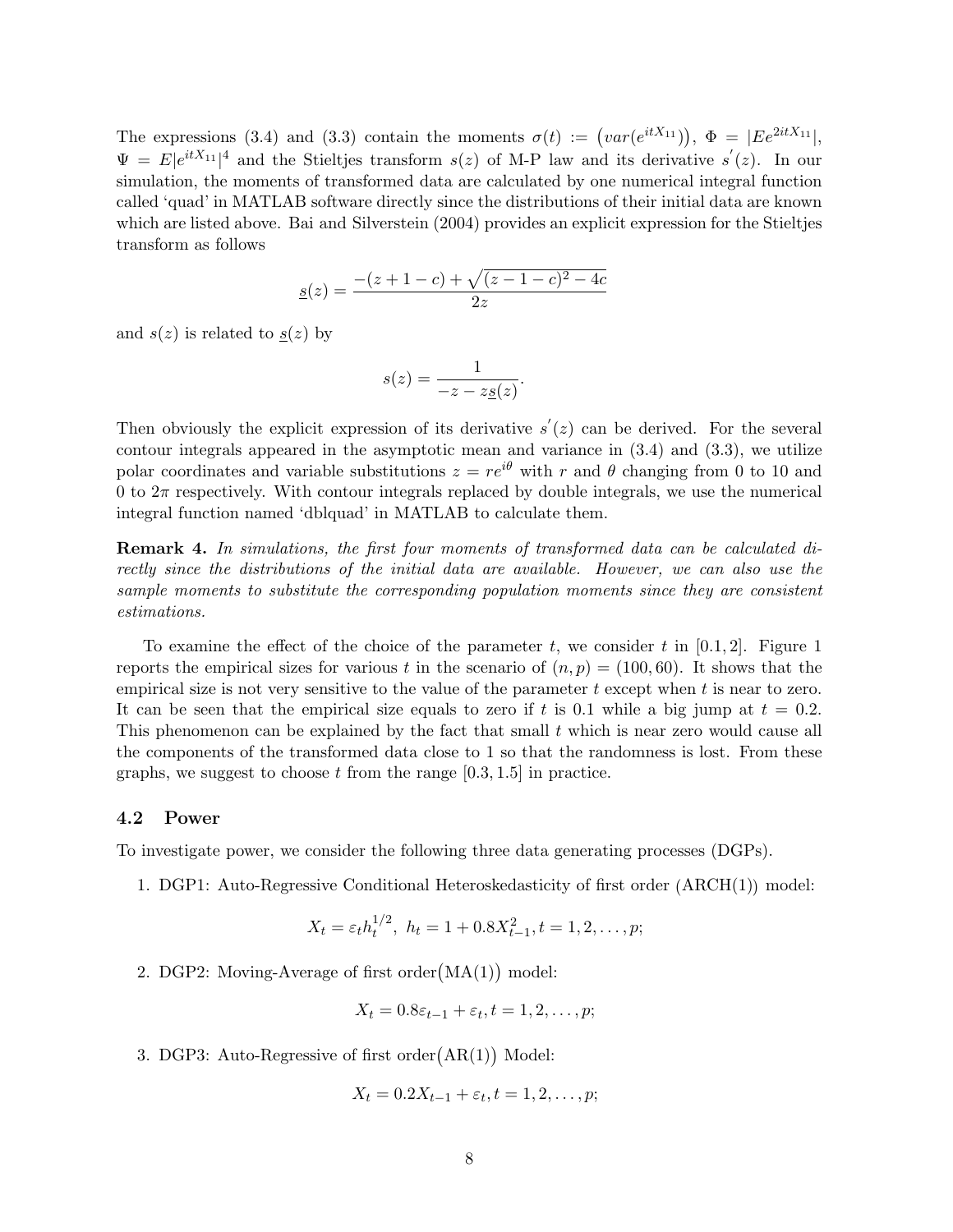where we consider two innovation processes: (1)  $\{X_0, \varepsilon_t\} \sim i.i.d \ N(0, 1)$  and  $\{X_0, \varepsilon_t\} \sim$ i.i.d lognormal $(0, 1)$ .

For each DGP, we generate  $n + 100$  observations and then discard the first 100 in order to mitigate the impact of the initial values. Implement the three steps used in calculating empirical sizes and derive the empirical power as  $\beta = k/K$ . The powers are listed in Table 3. It is well known that  $\text{ARCH}(1)$  model is a martingale difference sequence and the components of this series are uncorrelated but dependent. From the table, we can see that while  $LS_e$  is effective for this model, the statistic LS fails to capture their dependence due to rather low powers comparable to the significant level. This phenomenon maybe reflects that the limiting spectral distribution of the sample covariance matrix for a martingale difference sequence is also the M-P law. However, this is not provided with any theoretical proof from random matrix theory yet. By converting dependent relationships into correlated structures, our proposed statistic is powerful in detecting dependence in practice. For the other two models, both  $LS<sub>e</sub>$  and LS work well since their dependence is measured by correlation.

It remains to see if the power is robust under different choices of the parameters  $t$ . We consider t in the range  $[0.1, 1.5]$ . From Figure 2, we can see that powers do not change greatly with various values of t.

## 5 Empirical Applications

We now apply the proposed methods to the daily returns of the stocks from  $S\&P500$ , one of the most popular stock markets. The original data are the daily closed stock prices of the companies belonging to S&P500 from January 2011 to December 2011, with total 252 prices for each stock. The price for stock j at day  $\tau$  is denoted as  $S_{j\tau}$ . These data are derived from Wharton Research Data Services (WRDS). We use the logarithmic difference  $X_{j\tau} = \ln(S_{j\tau}/S_{j,\tau-1})$ . Then  $N = 251$ daily returns are available for each stock. Note that although we have  $N = 251$  samples available for each stock here, we usually only utilize the first n samples to do the test with  $n \leq N$ . The value of n depends on the value of  $p$  in order to making them at the same order.

The interest here is to test whether the daily returns for the investigated  $p$  stocks are dependent. Here we investigate three groups of companies, i.e.  $p = 10, 40, 60$  stocks respectively from S&P500. We need that every stock has the same distribution. In order to derive identically distributed data from the original data, we assume that each stock return series satisfies the general normal distribution, i.e. the transformation of the data follows a standard normal distribution,

$$
\hat{X}_{jt} := \left(\frac{X_{jt} - a_j}{b_j}\right)^{\beta_j} \sim Normal(0, 1),\tag{5.1}
$$

where  $a_j, b_j, \beta_j$  are unknown parameters. This distribution possesses high peak and heavy tails compared with the normal distribution. It is a typical property of the financial data (Rama (2001)). Figure 3 illustrates the smoothed empirical densities of the transformed data for all the selected 96 stocks under investigation. From these graphs, we can see that the model (5.1) is fitted well for stock returns.

To utilize the proposed statistic, we transform  $\hat{X}_{jt}$  to  $\tilde{X}_{j\tau} = e^{it\hat{X}_{j\tau}}$ . For each stock, its daily return series  $\{\tilde{X}_{i1}, \tilde{X}_{i2}, \ldots, \tilde{X}_{in}\}$  can be assumed to be independent. In the financial literature, this assumption is always satisfied by stock returns when they are calculated by a large time scale, for example, one day.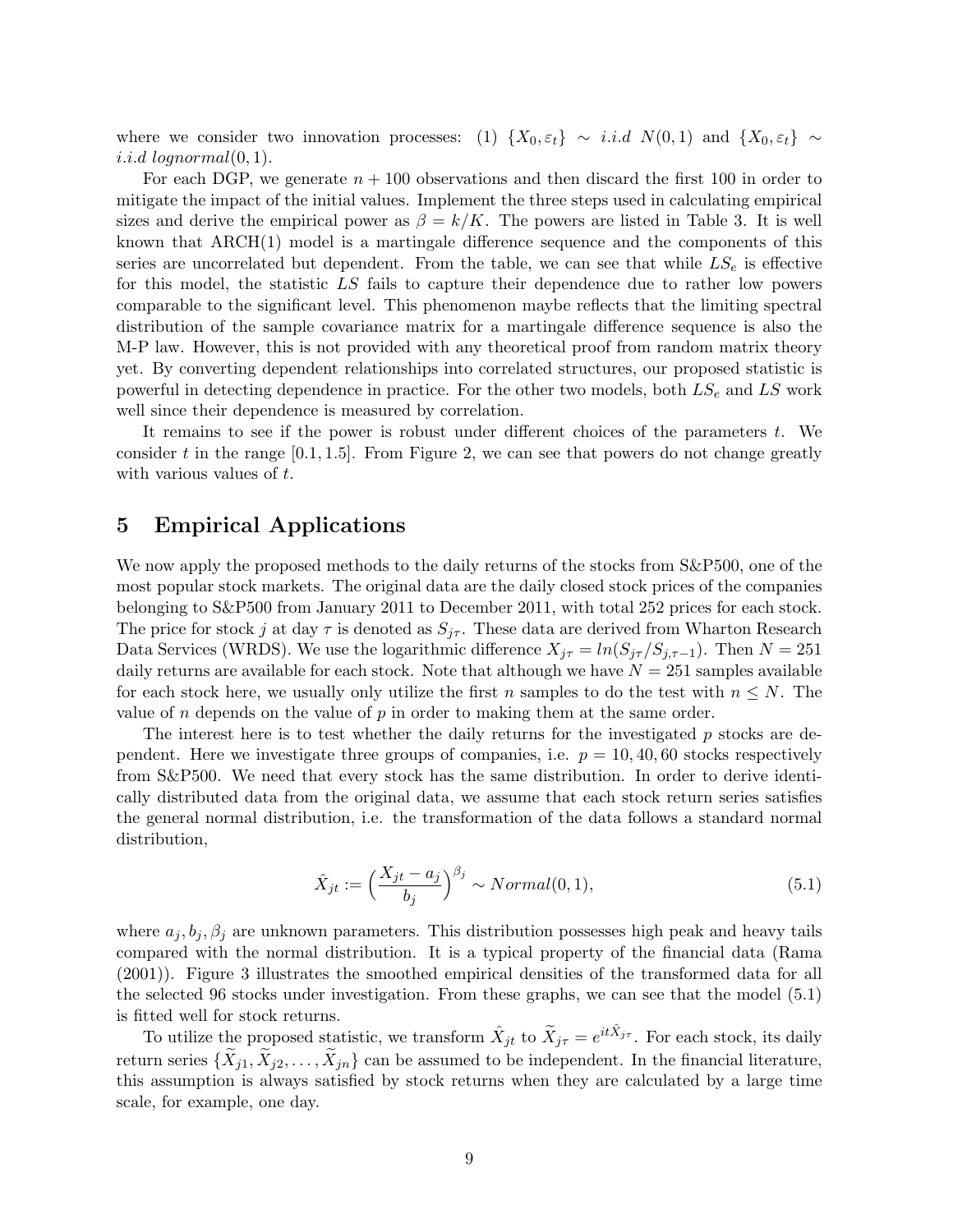With the processed data at hand, the observed  $LS_e$  are calculated. We randomly choose p companies from the total available 96 companies and calculate the proposed statistic values. Repeat this experiment with  $K = 5$  times and the number of  $K = 5$  statistic values are derived. They are listed in Table 4. From this table, we can see that the more companies are included, the larger the statistic values will be. In the case of  $(p, n) = (10, 20)$ , all the five statistic values are included in the interval with critical values as two end points. We should accept the null hypothesis that the randomly chosen 10 stocks are independent. Under the other two cases, obviously the statistic values are outside the interval bounded by the critical values and we can conclude that randomly chosen 40 or 60 stocks are dependent.

As to the impact of the choice of the parameter t in  $LS<sub>e</sub>$  on the statistic values, we randomly choose 10 companies with sample size of  $n = 20$  and plot the graphs of the p-values against different t values in the range of  $0.1 - 1.5$ . From Figure 5, it can be seen that the p-values are not very sensitive to the choice of the parameter  $t$ . Moreover, most of the selected  $t$  values tell us rather high  $p$ -values and thus we should accept the null hypothesis. Note that the  $p$ -value corresponding to  $t = 0.1$  is 0. This value should not be adopted in practice since the empirical size corresponding to  $t = 0.1$  is not well.

# 6 Conclusion

By replacing the original data by its 'characteristic' type transformed data, we utilize the linear spectral statistic based on the sample covariance matrix of the transformed data to detect the dependence of the original data in a high dimensional scenario. These generalized spectral can capture more types of dependent structures, such as ARCH(1) model, which is one typical example on behalf of uncorrelated but dependent relationships. Moreover, this statistic requires no moment condition and is well defined for both discrete and continuous random variables. This advantage makes it effective for heavy-tailed data. Another key advantage of this methodology is that it requires no prior information of any moments or the distribution of the original data. The asymptotic theory for the proposed statistic under the null hypothesis is established. As one contribution of this paper in random matrix theory, the asymptotic theorem generalizes the central limit theorem for linear spectral statistics in Bai and Silverstein (2004) by eliminating the condition that the second moment of complex random variables is zero. The extensive simulation and an empirical application to daily stock returns in S&P500 highlight this approach.

## References

- Anderson, T. W.(1984). An introduction to multivariate statistical analysis. New York: Wiley 2th edition.
- Adler, R., Feldman, R. and Taqqu, M.(1998). A practical guide to heavy tails: statistical techniques and applications. Birkhäuser 1st edition.
- Bai, Z. D. and Silverstein, J. W.(2004). CLT for linear spectral statistics of large-dimensional sample covariance matrices. Ann. Probab.  $32(1A)$ , 553-605.
- Bai, Z. D. and Silverstein, J. W.(2006). Spectral analysis of large dimensional random matrices. Mathematics Monograph Series 2, Science Press, Beijing.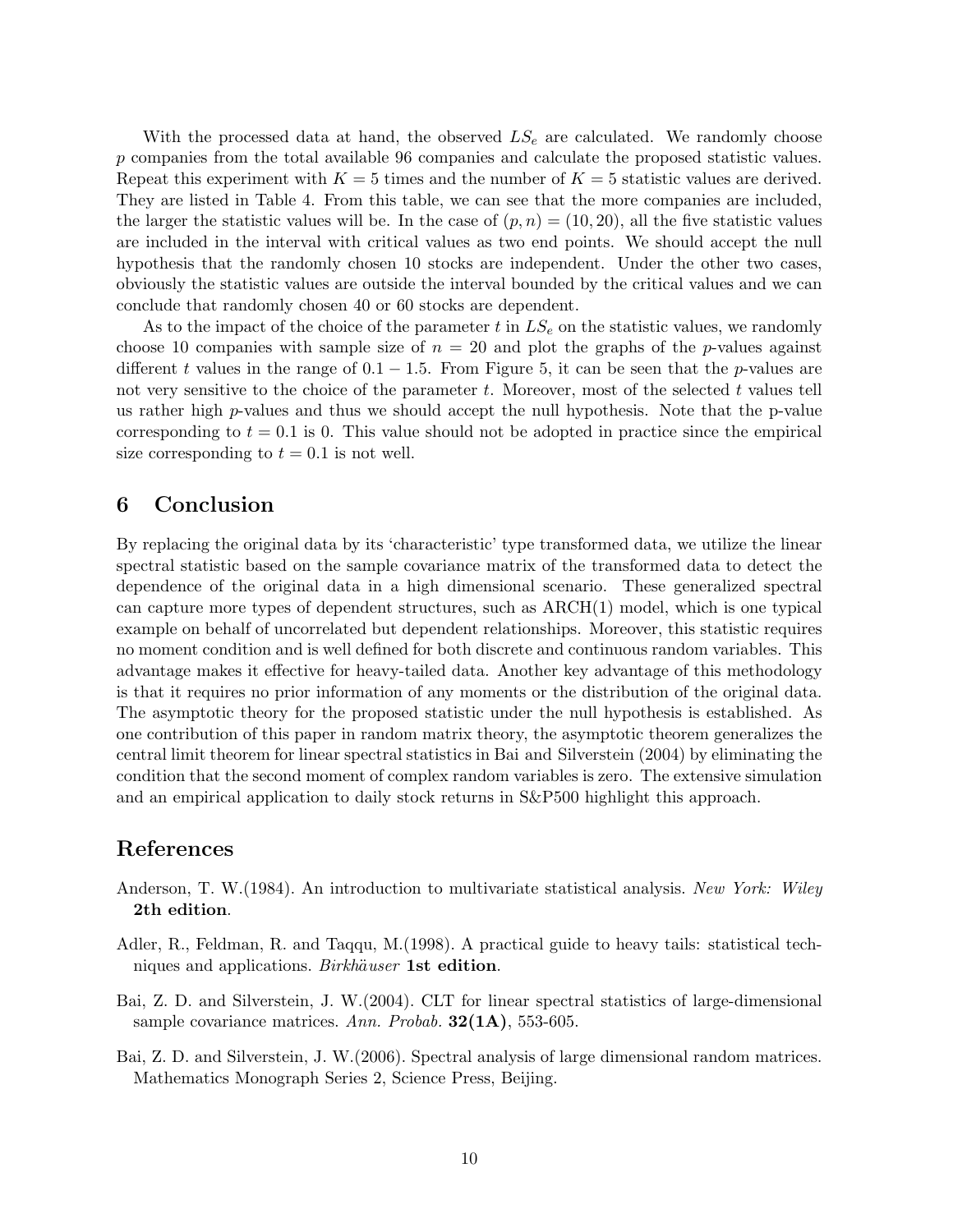- Bai, Z. D., Jiang, D. D., Yao, J. F. and Zheng, S. R.(2009). Corrections to LRT on largedimensional covariance matrix by RMT. Ann. Statist. **37(6B)**, 3822-3840.
- Bai, Z.D., Miao, B.Q., Pan, G.M.(2007). On asymptotics of eigenvectors of large sample covariance matrix. Ann. Probab. 35(4), 1532-1572.
- Bai, Z.D., Yao, J.F.(2005). On the convergence of the spectral empirical process of Wigner matrices. *Bernoulli* **11(6)**, 1059-1092.
- Bai, Z. D. and Zhou, W.(2008). Large sample covariance matrices without independence structures in columns. Statist. Sinica. 18, 425-442.
- Bao, Z.G. (2018). Tracy-Widom limit for Spearman's rho. (Preprint)
- Bao, Z.G. (2019). Tracy-Widom limit for Kendall's tau. The Annals of Statistics, 47(6), pp.3504- 3532.
- Bao, Z.G., Pan, G.M., and Zhou, W. (2012). Tracy-Widom law for the extreme eigenvalues of sample correlation matrices. Electronic Journal of Probability, 171-32.
- Bao, Z. G., Lin, L. C., Pan, G.M., and Zhou, W. (2015). Spectral statistics of large dimensional Spearman?s rank correlation matrix and its application. The Annals of Statistics, 43(6), 2588-2623.
- Billingsley, P. (1999). Convergence of probability measures, Wiley-Interscience Publication, second edition.
- Cai, T. T. and Jiang, T. F.(2011). Limiting laws of coherence of random matrices with applications to testing covariance structure and construction of compressed sensing matrices. Ann. Statist. 39(3), 1496-1525.
- Fan, J. and Li, R. (2006). Statistical challenges with high dimensionality: Feature selection in knowledge discovery. In *International Congress of Mathematicians* III 595-622. Eur. Math. Soc., Zrich.
- Hong, Y. M.(1999). Hypothesis testing in time series via the empirical characteristic function: a generalized spectral density approach. J. Am. Statist. Assoc.  $94(448)$ , 1201-1220.
- Johnstone, I. M.(2001). On the distribution of the largest eigenvalue in principal components analysis. Ann. Statist. 29, 295-327.
- Ledoit, O. and Wolf, M.(2002). Some hypothesis tests for the covariance matrix when the dimension is large compared to the sample size. Ann. Statist. 30, 1081-1102.
- Liu, W. D., Lin, Z. Y. and Shao, Q. M.(2008). The asymptotic distribution and BerryEsseen bound of a new test for independence in high dimension with an application to stochastic optimization. Ann. Appl. Probab.  $18(6)$ , 2337-2366.
- Lukacs, E.(1970). Characteristic functions. London: Charles Griffin 2nd edition.
- Marčenko, V. A. and Pastur, L. A. (1967). Distribution for some sets of random matrices. Math. USSR-Sb. 1, 457-483.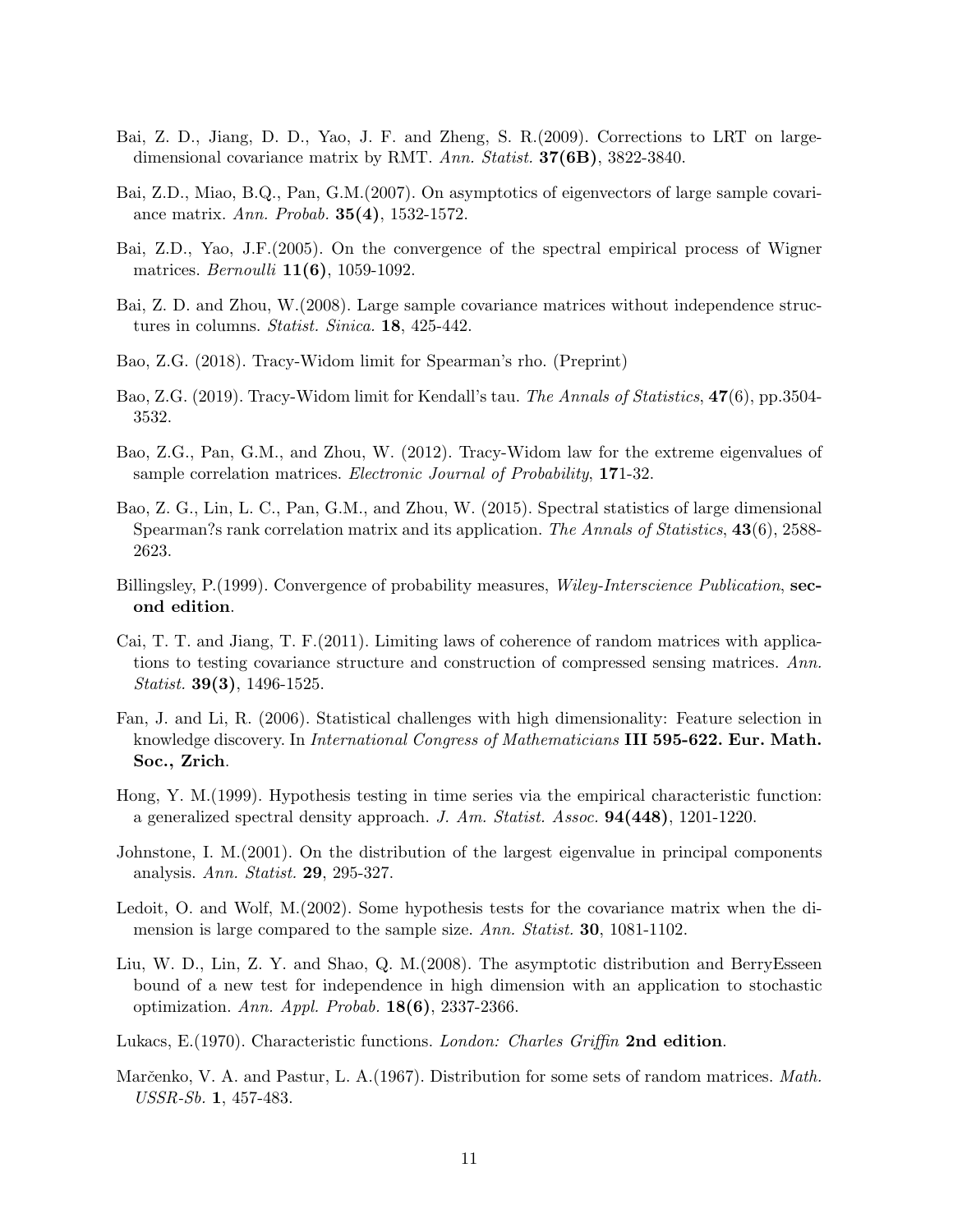Nagao, H.(1973). On some test criteria for covariance matrix. Ann. Statist. 1, 700-709.

- Pan, G.M.(2011). Comparison between two types of large sample covariance matrices. Annales de l'Institut Henri Poincaré, http://www.ntu.edu.sg/home/gmpan/publications.html.
- Pan, G.M. and Zhou, W.(2008). Central limit theorem for signal-to-interference ratio of reduced rank linear receiver. Ann. App. Probab. 18(3), 1232-1270.
- Pan, G.M. and Zhou, W.(2011). Central limit theorem for Hotelling's  $T^2$  statistic under large dimension. Ann. Appl. Probab. 21(5), 1860–1910.
- Rama, Cont.(2001). Empirical properties of asset returns: stylized facts and statistical issues. Quntitative Finance 1, 223-236.
- Schott, J. R.(2005). Testing for complete independence in high dimensions. Biometrika 92, 951-956.
- Sugiura, N. and Hisao Nagao(1968). Unbiasedness of some test criteria for the equality of one or two covariance matrices. Ann. Math. Statist.39, 1686-1692.
- Tong, H.(1990). Nonlinear time series: A Dynamic System Approach. Oxford, U.K.: Clarendon Press.
- Zhou, W.(2007). Asymptotic distribution of the largest off-diagonal entry of correlation matrices. Trans. Amer. Math. Soc. 359, 5345-5363.

# 7 Appendix

In this Appendix, we will sketch the proofs of Theorem 1 and Theorem 2. The details of the proofs will be presented in the supplementary material.

#### 7.1 Outline of proof of Theorem 1

Note that Theorem 1 is a generalization of Theorem 1.1 of Bai and Silverstein (2004) (under the setting of  $T_n = I$ ) by removing the condition  $\mathbb{E}(Z_{11}^2) = 0$  and  $\mathbb{E}|Z_{11}|^4 = 2$ . Since the condition  $\mathbb{E}|Z_{11}|^4 = 2$  has been removed in Pan and Zhou (2008), it suffices to remove the condition  $\mathbb{E}(Z_{11}^2) = 0$ . Therefore, all the discussions that do not need  $\mathbb{E}\{Z_{11}^2\} = 0$  can be borrowed from Bai and Silverstein (2004) and Pan and Zhou (2008) directly. The basic idea raised in Bai and Silverstein (2004) is to use the Cauchy integral formula to write

$$
L_n(f) = \int f(x)dG_n(x) = -\frac{1}{2\pi i}\int_{\mathcal{C}}f(z)s_{G_n}(z)dz
$$

with an appropriately chosen contour enclosing the support of  $G_n(x)$ . Then Bai and Silverstein (2004) showed that to study the weak convergence of  $(L_n(f_1), \dots, L_n(f_k))$ , it suffices to establish the weak convergence of the process  $\{\widehat{M}_n(z), \mathcal{C}\}$ . We refer to (1.11) of Bai and Silverstein (2004) for the definition of  $M_n(z)$ . In fact,  $M_n(z)$  is a modification of  $M_n(z) = ps_{G_n}(z)$ . It means that we can transfer the problem into the study of the weak convergence of  $M_n(z)$ . For ease of discussion, in the supplementary material, we adopt a slightly modified strategy which has been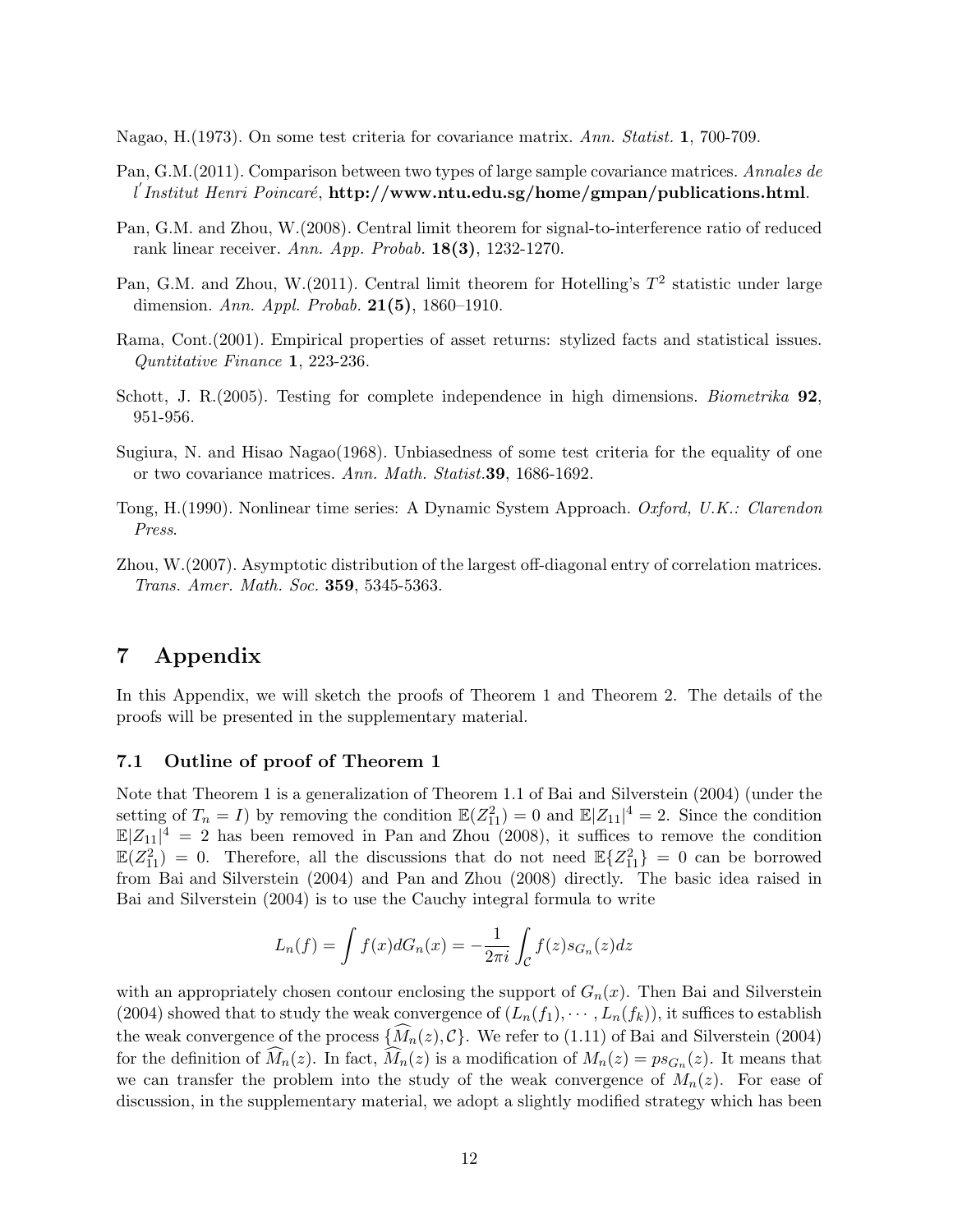used in Bai and Yao (2005). The strategy is to derive the weak convergence for the process  ${M_n(z),\mathbb{C}_0}$  at first, and then extend the issue to the whole contour C. Here  $\mathbb{C}_0 = \{z = 1\}$  $u + iv : |v| \ge v_0$  for some  $v_0 > 0$ . Note that by the definition in Bai and Silverstein (2004), on the region  $\mathbb{C}_0$ ,  $M_n(z) = M_n(z)$ . Though the proof in Bai and Yao (2005) is given for Wigner matrices, it can be easily transferred to the sample covariance matrices. Moreover, since the extension from  $\mathbb{C}_0$  to the whole C does not need the assumption  $\mathbb{E}(Z_{11}^2) = 0$ , we omit this part in the supplementary material. To study the weak convergence of  $\{M_n(z), \mathbb{C}_0\}$ , we split  $M_n(z)$ into the random part

$$
M_n^1(z) = p(s_n(z) - \mathbb{E}s_n(z))
$$

and the non-random part

$$
M_n^2(z) = p(\mathbb{E}s_n(z) - s_n^0(z)).
$$

Here  $s_n(z)$  is the Stieltjes transform of  $\mathbf{B}_n$  and  $s_n^0(z)$  is the Stiltjes transform of the MP law with parameter  $c_n = p/n$ . Therefore it suffices to provide the tightness and the finite dimensional convergence of  $M_n^1(z)$  and the limit of  $M_n^2(z)$  on  $\mathbb{C}_0$ . Actually, the only differences between our results from those in Bai and Silverstein (2004) lie on the covariance function of  $M_n^1(z)$  and the limit of  $M_n^2(z)$ . Therefore, in the supplementary material, we provide the detailed calculations for them. The main differences come from the identity (1.15) of Bai and Silverstein (2004). Without the assumption  $\mathbb{E}(Z_{11})^2 = 0$ , one needs to evaluate the expectations or conditional expectations of the quantities in the form of  $trAB'$ . More precisely, when we evaluate the covariance function of  $M_n^1(z)$ , it is

$$
\frac{1}{n}tr\mathbb{E}_j(\mathbf{D}_j^{-1}(z_1))\mathbb{E}_j(\mathbf{D}_j^{-1}(z_2))'.
$$

For the limit of  $M_n^2(z)$ , it is

$$
\frac{1}{n}\mathbb{E}tr\mathbf{D}_j^{-1}(z)\big(\mathbf{D}_j^{-1}(z)\big)'
$$

See the supplementary material for the definition of  $\mathbf{D}_j(z)$ . Section 1 of the supplementary material is mainly devoted to the estimations of these two quantities. We claim all the other parts of the proof of Theorem 1 do not depend on the assumption  $\mathbb{E}(Z_{11}^2) = 0$ , and thus they are exactly the same as the original proof in Bai and Silverstein (2004) and Pan and Zhou (2008). So we do not present the details in the supplementary material and just sketch some main steps if necessary.

#### 7.2 Outline of proof of Theorem 2

For all  $j = 1, 2, \ldots, p$  and  $k = 1, 2, \ldots, n$ , denote  $\mathbf{z}_k = (Z_{1k}, Z_{2k}, \ldots, Z_{pk})'$ , where  $Z_{jk} = (e^{itX_{jk}} \mu(t)/\sigma(t)$  with  $\mu(t) = Ee^{itX_{jk}}$  and  $\sigma = (Var(e^{itX_{jk}}))^{1/2}$ . Then the transformed data can be written as

$$
\mathbf{y}_k = \sigma(t)\mathbf{z}_k + \boldsymbol{\mu}(t),\tag{7.1}
$$

where  $\mu(t) = (\mu_1(t), \mu_2(t), \dots, \mu_p(t))$  with  $\mu_i(t) = \mu(t)$  for all  $j = 1, 2, \dots, p$ .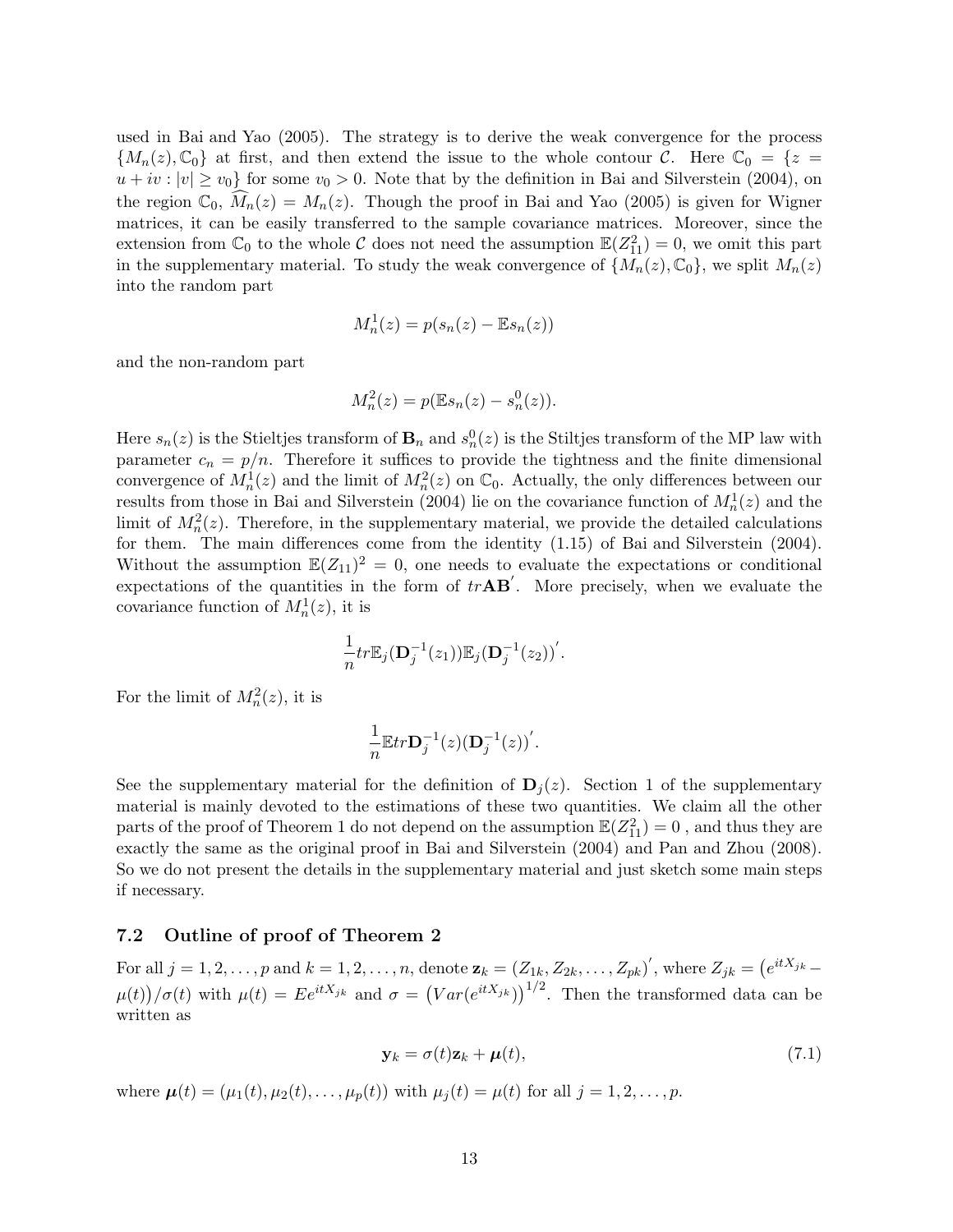Write

$$
\bar{\mathbf{y}} = \frac{1}{n} \sum_{j=1}^{n} \mathbf{y}_j, \ \bar{\mathbf{z}} = \frac{1}{n} \sum_{j=1}^{n} \mathbf{z}_j,
$$

and

$$
\mathbf{D}_e = \frac{1}{n} \sum_{j=1}^n \mathbf{z}_j \mathbf{z}_j^*, \quad \mathcal{S}_e = \frac{1}{n} \sum_{j=1}^n (\mathbf{y}_j - \bar{\mathbf{y}}) (\mathbf{y}_j - \bar{\mathbf{y}})^*, \quad \mathcal{D}_e = \frac{1}{n} \sum_{j=1}^n (\mathbf{z}_j - \bar{\mathbf{z}}) (\mathbf{z}_j - \bar{\mathbf{z}})^*.
$$

Note that  $S_e = \mathcal{D}_e$ . The investigated sample covariance matrix  $S_e$  can be then expressed as

$$
\mathbf{S}_e = \mathcal{S}_e + \bar{\mathbf{y}}\bar{\mathbf{y}}^* = \mathcal{D}_e + \bar{\mathbf{y}}\bar{\mathbf{y}}^*.
$$
 (7.2)

By Cauchy's formula, with probability one, for  $n$  large,

$$
p \int f(x)d[F^{\mathbf{S}_{e}}(x) - F_{c_{n}}(x)] = \frac{p}{2\pi i} \int \oint_{\gamma} \frac{f(z)}{z - x} dz d[F^{\mathbf{S}_{e}}(x) - F_{c_{n}}(x)]
$$
  

$$
= \frac{p}{2\pi i} \oint_{\gamma} f(z) dz \int \frac{1}{z - x} d[F^{\mathbf{S}_{e}}(x) - F_{c_{n}}(x)]
$$
  

$$
= -\frac{1}{2\pi i} \oint_{\gamma} f(z) (tr(\mathbf{S}_{e} - z\mathbf{I}_{p})^{-1} - ps_{n}^{0}(z)) dz, \qquad (7.3)
$$

where  $s_n^0(z)$  is obtained from  $s_c(z)$  with c replaced by  $c_n$ . The contour  $\gamma$  is specified as follows: Let  $v_0 > 0$  be arbitrary and set  $\gamma_\mu = {\mu + iv_0, \mu \in [\mu_\ell, \mu_r]}$ , where  $\mu_r > (1 + \sqrt{c})^2$  and Let  $v_0 > 0$  be arbitrary and set  $\gamma_{\mu} - \gamma_{\mu} + i v_0, \mu \in [\mu_{\ell}, \mu_{r}]$ , where  $\mu_r > 0 < \mu_{\ell} < I_{(0,1)}(c)(1 - \sqrt{c})^2$  or  $\mu_{\ell}$  is any negative number if  $c \ge 1$ . Then define

$$
\gamma^+ = \{\mu_\ell + iv : v \in [0, v_0]\} \cup \gamma_\mu \cup \{\mu_r + iv : v \in [0, v_0]\}
$$

and let  $\gamma^-$  be the symmetric part of  $\gamma^+$  about the real axis. Then set  $\gamma = \gamma^+ \cup \gamma^-$ . Set

$$
\mathcal{S}_e^{-1}(z) = (\mathcal{S}_e - z\mathbf{I}_p)^{-1}, \ \mathbf{S}_e^{-1}(z) = (\mathbf{S}_e - z\mathbf{I}_p)^{-1}, \mathcal{D}_e^{-1}(z) = (\mathcal{D}_e - z\mathbf{I}_p)^{-1}, \ \mathbf{D}_e^{-1}(z) = (\mathbf{D}_e - z\mathbf{I}_p)^{-1}.
$$

Then we have

$$
tr\mathbf{S}_e^{-1}(z) - ps_n^0(z) = \left(tr\mathcal{D}_e^{-1}(z) - ps_n^0(z)\right) - \frac{\bar{\mathbf{v}}^* \mathcal{D}_e^{-2}(z)\bar{\mathbf{v}}}{1 + \bar{\mathbf{v}}^* \mathcal{D}_e^{-1}(z)\bar{\mathbf{v}}},\tag{7.4}
$$

The limiting distribution of  $(tr\mathcal{D}_e^{-1}(z) - ps_n^0(z))$  has been provided in Pan (2011). The second term  $\frac{\bar{\mathbf{v}}^* \mathcal{D}_e^{-2}(z) \bar{\mathbf{v}}}{1 + \bar{\mathbf{v}}^* \mathcal{D}_e^{-1}(z)}$  $\frac{{\bf v} \cdot D_e(z){\bf v}}{1+\bar{{\bf v}}^*\mathcal{D}_e^{-1}(z)\bar{{\bf v}}}$  converges to a constant in probability, whose detailed calculation is included in section 2 of supplementary material. Combining (7.3) with (7.4), we can derive the result of Theorem 2.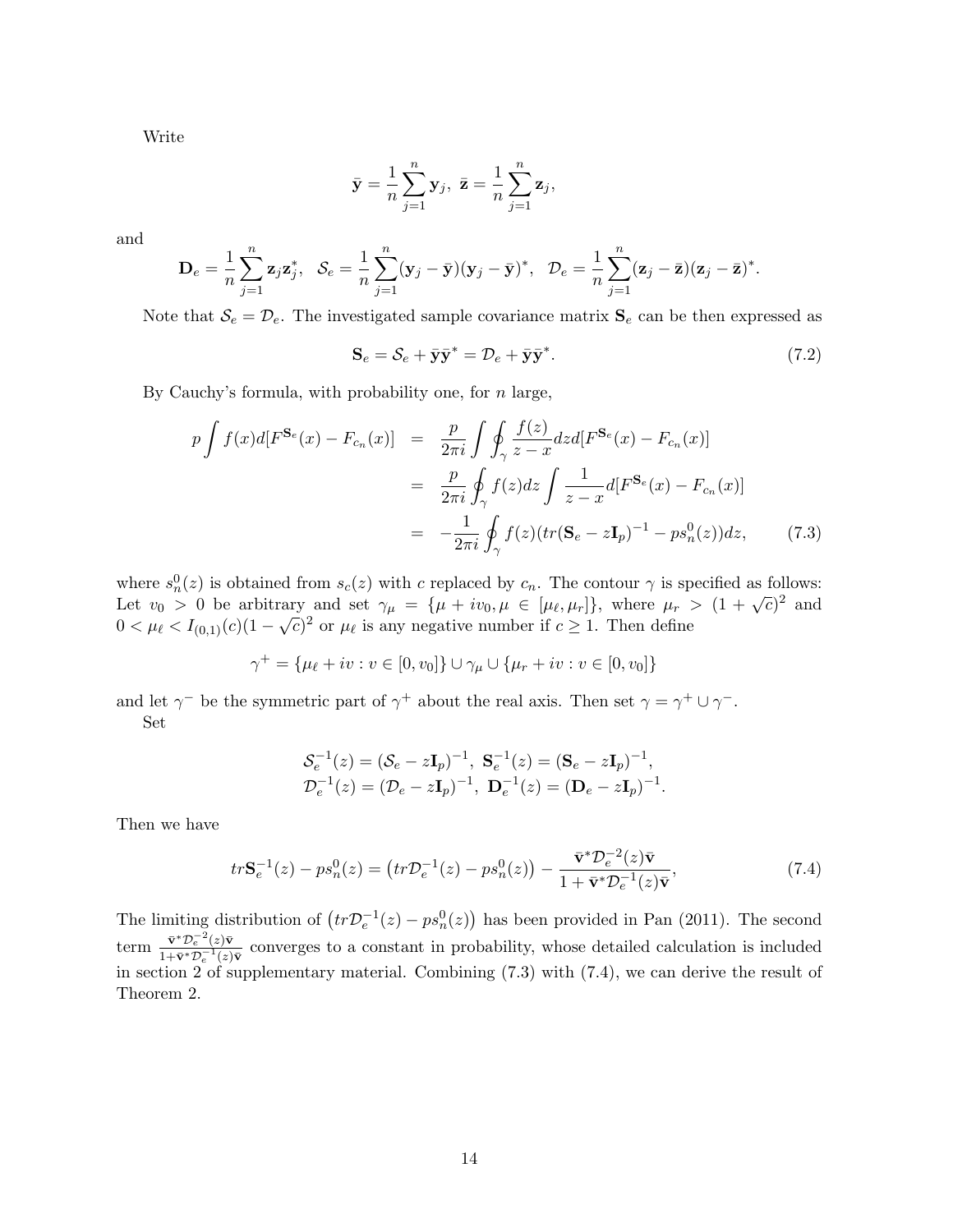| (p,n)          | Empirical sizes for the following significant levels |        |        |       |       |       |
|----------------|------------------------------------------------------|--------|--------|-------|-------|-------|
|                |                                                      | $15\%$ | $10\%$ | 7.5%  | $5\%$ | 2.5%  |
| Normal(0,1)    |                                                      |        |        |       |       |       |
| (10,20)        |                                                      | 0.139  | 0.089  | 0.069 | 0.041 | 0.019 |
| (30, 40)       |                                                      | 0.142  | 0.090  | 0.071 | 0.042 | 0.022 |
| (60, 100)      |                                                      | 0.145  | 0.096  | 0.079 | 0.052 | 0.026 |
| (80, 200)      |                                                      | 0.146  | 0.104  | 0.076 | 0.053 | 0.024 |
| (200, 300)     |                                                      | 0.148  | 0.101  | 0.078 | 0.051 | 0.026 |
| (20,10)        |                                                      | 0.140  | 0.087  | 0.070 | 0.042 | 0.020 |
| (40,30)        |                                                      | 0.142  | 0.090  | 0.072 | 0.043 | 0.021 |
| (100, 60)      |                                                      | 0.146  | 0.092  | 0.078 | 0.051 | 0.023 |
| (200, 80)      |                                                      | 0.148  | 0.098  | 0.077 | 0.052 | 0.021 |
| (300, 200)     |                                                      | 0.149  | 0.102  | 0.076 | 0.051 | 0.024 |
| lognormal(0,1) |                                                      |        |        |       |       |       |
| (10,20)        |                                                      | 0.135  | 0.087  | 0.068 | 0.038 | 0.017 |
| (30, 40)       |                                                      | 0.139  | 0.091  | 0.069 | 0.041 | 0.020 |
| (60, 100)      |                                                      | 0.142  | 0.094  | 0.072 | 0.043 | 0.022 |
| (80, 200)      |                                                      | 0.147  | 0.096  | 0.074 | 0.046 | 0.024 |
| (200, 300)     |                                                      | 0.151  | 0.099  | 0.076 | 0.048 | 0.023 |
| (20,10)        |                                                      | 0.137  | 0.085  | 0.070 | 0.040 | 0.018 |
| (40,30)        |                                                      | 0.141  | 0.089  | 0.071 | 0.040 | 0.021 |
| (100, 60)      |                                                      | 0.143  | 0.093  | 0.075 | 0.044 | 0.024 |
| (200, 80)      |                                                      | 0.149  | 0.101  | 0.076 | 0.049 | 0.026 |
| (300, 200)     |                                                      | 0.152  | 0.101  | 0.074 | 0.052 | 0.025 |
| Cauchy(0,1)    |                                                      |        |        |       |       |       |
| (10,20)        |                                                      | 0.132  | 0.085  | 0.069 | 0.040 | 0.019 |
| (30, 40)       |                                                      | 0.138  | 0.088  | 0.071 | 0.041 | 0.018 |
| (60, 100)      |                                                      | 0.143  | 0.093  | 0.074 | 0.046 | 0.021 |
| (80,200)       |                                                      | 0.146  | 0.097  | 0.074 | 0.047 | 0.024 |
| (200, 300)     |                                                      | 0.149  | 0.101  | 0.077 | 0.049 | 0.027 |
| (20,10)        |                                                      | 0.131  | 0.082  | 0.070 | 0.039 | 0.019 |
| (40,30)        |                                                      | 0.135  | 0.084  | 0.070 | 0.040 | 0.021 |
| (100, 60)      |                                                      | 0.142  | 0.095  | 0.073 | 0.048 | 0.023 |
| (200, 80)      |                                                      | 0.148  | 0.100  | 0.076 | 0.051 | 0.025 |
| (300, 200)     |                                                      | 0.151  | 0.102  | 0.076 | 0.052 | 0.024 |

Table 1: Empirical sizes for  $N(0, 1)$ ,  $lognormal(0, 1)$  and  $Cauchy(0, 1)$  distributed data respectively under several significant levels and  $t=1\,$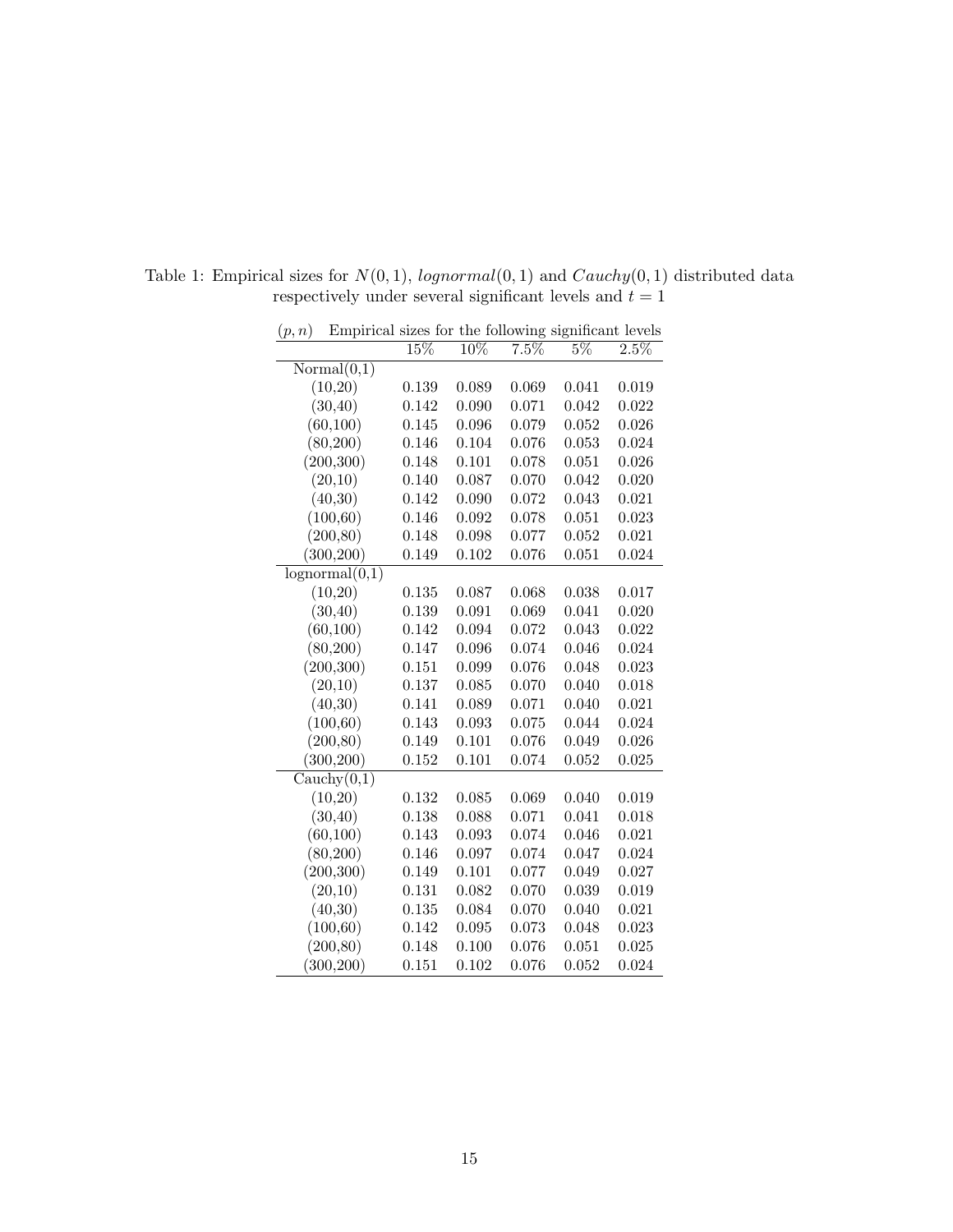| (p,n) |              |        |                   |       |       | Empirical sizes for the following significant levels |
|-------|--------------|--------|-------------------|-------|-------|------------------------------------------------------|
|       |              | $15\%$ | $\overline{10\%}$ | 7.5%  | $5\%$ | $2.5\%$                                              |
|       | Burr(1,1,2)  |        |                   |       |       |                                                      |
|       | (10,20)      | 0.140  | 0.090             | 0.071 | 0.039 | 0.021                                                |
|       | (30, 40)     | 0.142  | 0.090             | 0.070 | 0.041 | 0.019                                                |
|       | (60, 100)    | 0.148  | 0.096             | 0.073 | 0.042 | 0.023                                                |
|       | (80, 200)    | 0.147  | 0.100             | 0.071 | 0.046 | 0.023                                                |
|       | (200, 300)   | 0.150  | 0.099             | 0.073 | 0.051 | 0.022                                                |
|       | (20,10)      | 0.139  | 0.088             | 0.071 | 0.040 | 0.019                                                |
|       | (40,30)      | 0.141  | 0.092             | 0.072 | 0.040 | 0.022                                                |
|       | (100, 60)    | 0.144  | 0.095             | 0.072 | 0.044 | 0.024                                                |
|       | (200, 80)    | 0.142  | 0.101             | 0.074 | 0.044 | 0.025                                                |
|       | (300, 200)   | 0.146  | 0.098             | 0.076 | 0.048 | 0.026                                                |
|       | Weibull(1,2) |        |                   |       |       |                                                      |
|       | (10,20)      | 0.133  | 0.082             | 0.068 | 0.035 | 0.018                                                |
|       | (30, 40)     | 0.138  | 0.089             | 0.070 | 0.039 | 0.019                                                |
|       | (60, 100)    | 0.142  | 0.093             | 0.072 | 0.043 | 0.020                                                |
|       | (80, 200)    | 0.145  | 0.095             | 0.075 | 0.047 | 0.024                                                |
|       | (200, 300)   | 0.149  | 0.098             | 0.076 | 0.051 | 0.026                                                |
|       | (20,10)      | 0.132  | 0.084             | 0.070 | 0.037 | 0.017                                                |
|       | (40,30)      | 0.140  | 0.088             | 0.072 | 0.040 | 0.020                                                |
|       | (100, 60)    | 0.144  | 0.096             | 0.076 | 0.043 | 0.022                                                |
|       | (200, 80)    | 0.148  | 0.095             | 0.074 | 0.048 | 0.024                                                |
|       | (300, 200)   | 0.150  | 0.094             | 0.074 | 0.047 | 0.024                                                |
|       | Pareto(1,1)  |        |                   |       |       |                                                      |
|       | (10,20)      | 0.131  | 0.084             | 0.065 | 0.037 | 0.016                                                |
|       | (30, 40)     | 0.137  | 0.089             | 0.069 | 0.040 | 0.018                                                |
|       | (60, 100)    | 0.142  | 0.090             | 0.071 | 0.042 | 0.022                                                |
|       | (80,200)     | 0.147  | 0.095             | 0.074 | 0.046 | 0.024                                                |
|       | (200, 300)   | 0.149  | 0.098             | 0.075 | 0.049 | 0.023                                                |
|       | (20,10)      | 0.134  | 0.085             | 0.069 | 0.039 | 0.017                                                |
|       | (40,30)      | 0.139  | 0.087             | 0.071 | 0.040 | 0.020                                                |
|       | (100, 60)    | 0.142  | 0.094             | 0.072 | 0.042 | 0.023                                                |
|       | (200, 80)    | 0.146  | 0.095             | 0.072 | 0.046 | 0.022                                                |
|       | (300, 200)   | 0.148  | 0.097             | 0.076 | 0.049 | 0.023                                                |

Table 2: Empirical sizes for  $Burr(1, 1, 2)$ ,  $Weibull(1, 2)$  and  $Pareto(1, 1)$  distributed data respectively under several significant levels and  $t=1\,$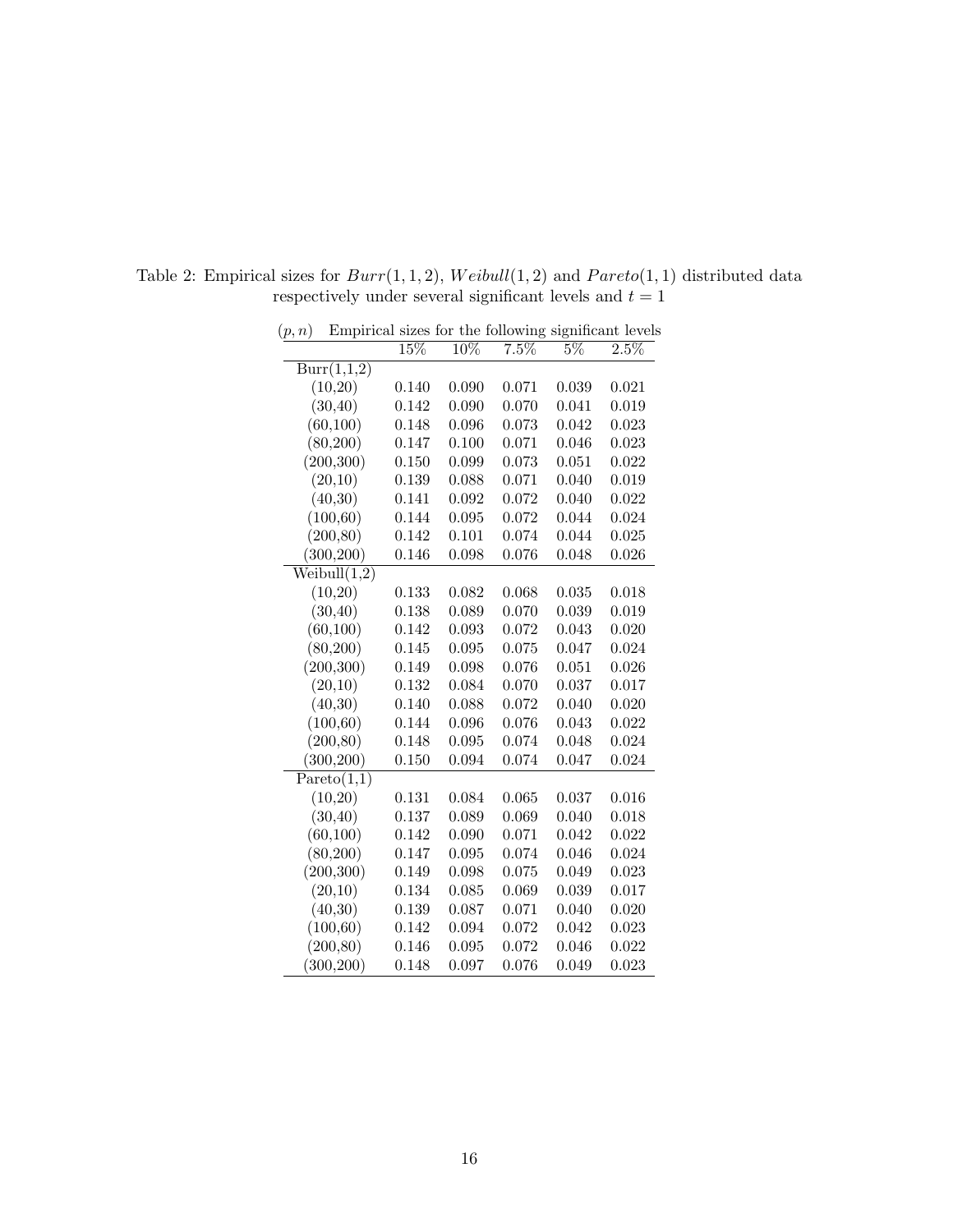

Figure 1: Graphs of empirical sizes vs  $t$  values

\*The empirical sizes are calculated under the scenario of  $n = 100, p = 60$ .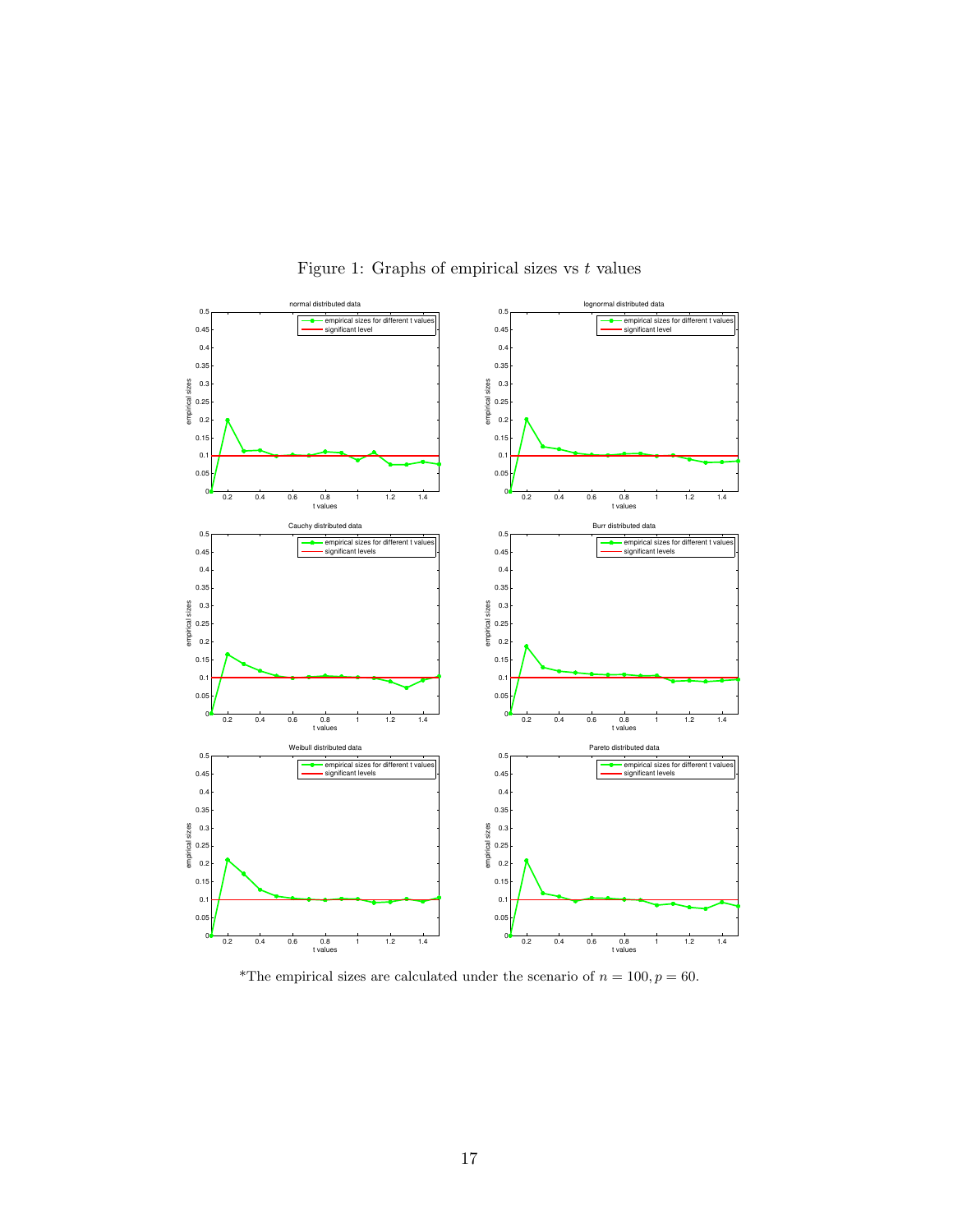| Empirical powers under significant levels |                   |                  |                   |       |
|-------------------------------------------|-------------------|------------------|-------------------|-------|
|                                           | $\overline{10\%}$ | $\overline{5\%}$ | $\overline{10\%}$ | $5\%$ |
| (p,n)                                     | $\overline{LS_e}$ |                  | $\overline{LS}$   |       |
| $\overline{\text{ARCH}(1,1)}$             |                   |                  |                   |       |
| (10,20)                                   | 0.884             | 0.805            | 0.122             | 0.076 |
| (30, 40)                                  | 0.901             | 0.831            | 0.103             | 0.066 |
| (60, 100)                                 | 0.912             | 0.840            | 0.099             | 0.052 |
| (80, 200)                                 | 0.958             | 0.872            | 0.100             | 0.060 |
| (200, 300)                                | 0.981             | 0.882            | 0.104             | 0.059 |
| (20,10)                                   | 0.873             | 0.799            | 0.131             | 0.089 |
| (40,30)                                   | 0.910             | 0.829            | 0.109             | 0.068 |
| (100, 60)                                 | 0.920             | 0.830            | 0.106             | 0.059 |
| (200, 80)                                 | 0.951             | 0.852            | 0.100             | 0.052 |
| (300, 200)                                | 0.990             | 0.901            | 0.099             | 0.058 |
| MA(1)                                     |                   |                  |                   |       |
| (10,20)                                   | 0.944             | 0.932            | 0.927             | 0.909 |
| (30, 40)                                  | 0.958             | 0.940            | 0.952             | 0.921 |
| (60, 100)                                 | 0.994             | 0.978            | 0.991             | 0.948 |
| (80, 200)                                 | 1.000             | 0.995            | 1.000             | 0.990 |
| (200, 300)                                | 1.000             | 0.994            | 1.000             | 0.992 |
| (20,10)                                   | 0.954             | 0.931            | 0.959             | 0.929 |
| (40,30)                                   | 0.960             | 0.935            | 0.962             | 0.938 |
| (100, 60)                                 | 0.999             | 0.983            | 0.997             | 0.969 |
| (200, 80)                                 | 1.000             | 1.000            | 1.000             | 0.999 |
| (300, 200)                                | 1.000             | 1.000            | 1.000             | 1.000 |
| AR(1)                                     |                   |                  |                   |       |
| (10,20)                                   | 0.960             | 0.948            | 0.969             | 0.949 |
| (30, 40)                                  | 0.988             | 0.980            | 0.990             | 0.985 |
| (60, 100)                                 | 0.998             | 0.990            | 1.000             | 1.000 |
| (80, 200)                                 | 1.000             | 1.000            | 1.000             | 1.000 |
| (200, 300)                                | 1.000             | 1.000            | 1.000             | 1.000 |
| (20,10)                                   | 0.972             | 0.960            | 0.973             | 0.969 |
| (40,30)                                   | 0.990             | 0.985            | 0.995             | 0.991 |
| (100, 60)                                 | 0.996             | 0.990            | 0.999             | 0.995 |
| (200, 80)                                 | 1.000             | 1.000            | 1.000             | 1.000 |
| (300, 200)                                | 1.000             | 1.000            | 1.000             | 1.000 |

Table 3: Empirical powers of the proposed statistic  $LS_e$  compared with the statistic  $LS$  under some significant levels

Table 4: Statistic values under various scenarios for randomly chosen by 5 times

| (p,n)   | 10\, critical values  |          |         |          |           |            |
|---------|-----------------------|----------|---------|----------|-----------|------------|
| (10.20) | $[-31.5746, 27.4875]$ | -15.3490 | -3.6996 | -19.9383 | $-1.7622$ | $-10.4121$ |
| (30.50) | $[-52.0903, 45.2941]$ | 7803.5   | 1064.0  | 9275.2   | 9727.7    | 9924.2     |
| (60.80) | $[-64.6601, 56.2072]$ | 93718    | 106970  | 132900   | 103340    | 91292      |

\*The critical values correspond to those of the limit normal distributions of the statistic  $LS_e$  under the three cases of  $(p, n) = (10, 20), (30, 50), (60, 80)$  respectively.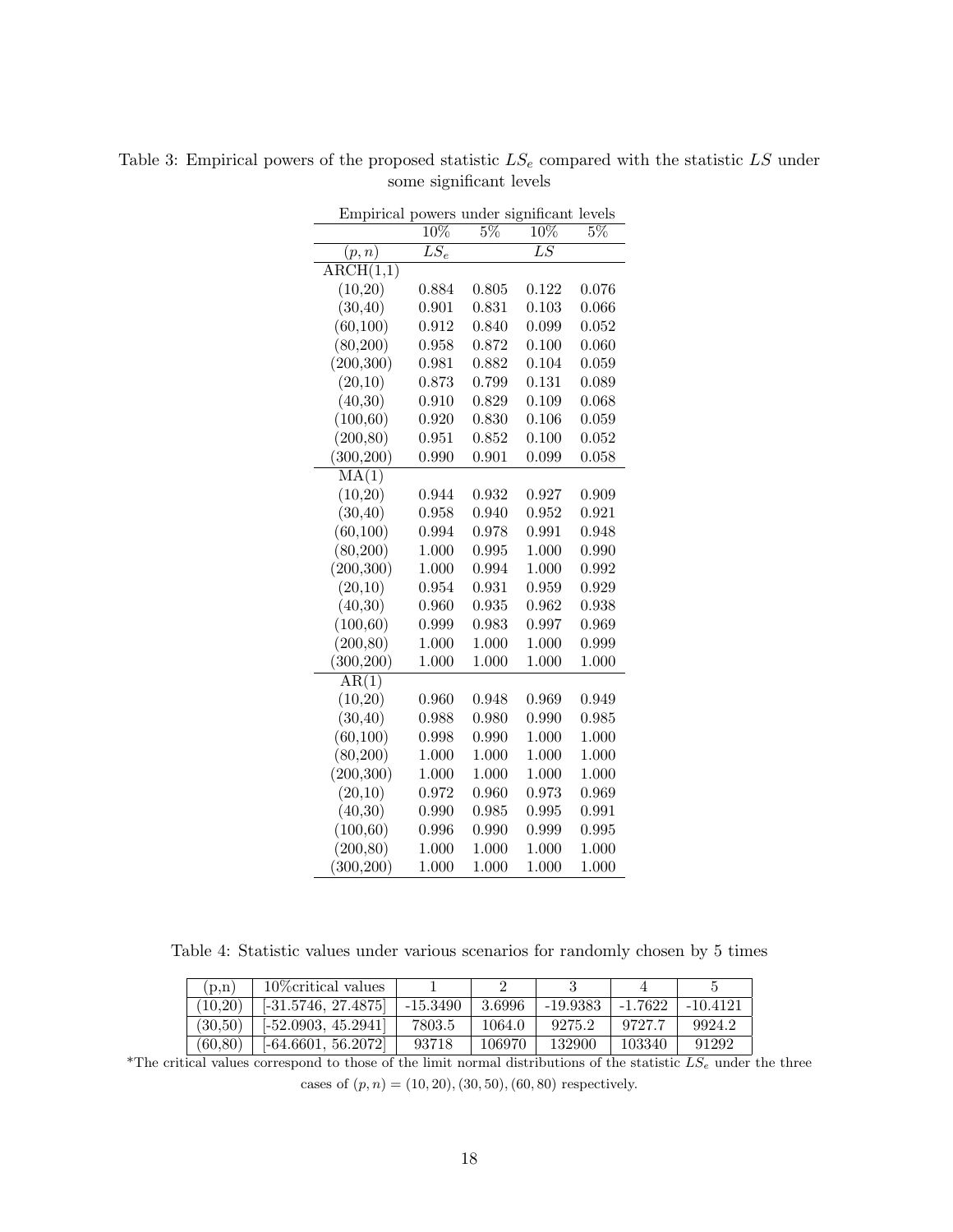

Figure 2: Graphs of empirical powers vs  $t$  values

\*The empirical powers are calculated under the scenario of  $n = 100, p = 60$ .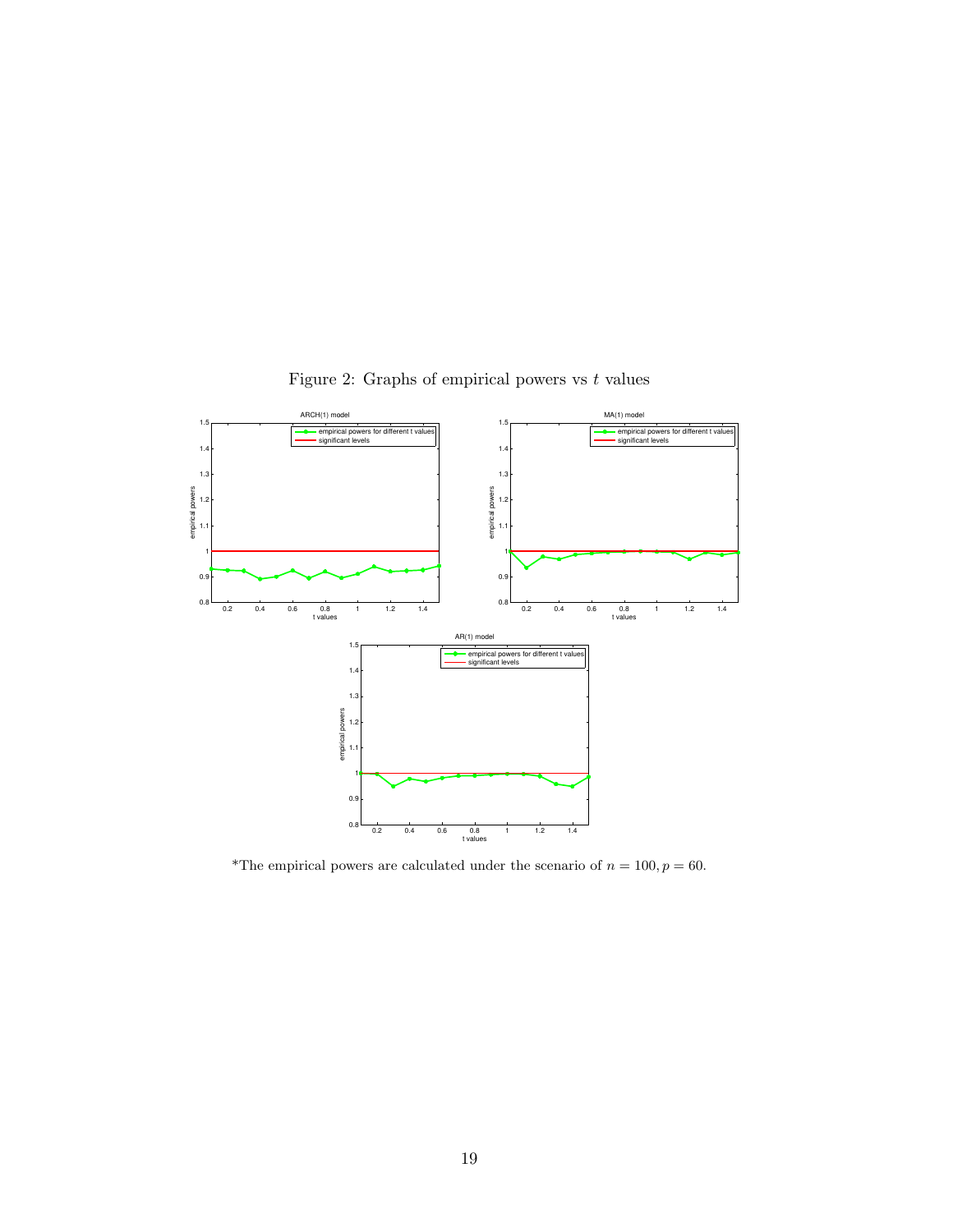

Figure 3: Graphs of smoothed density function of the transformed data vs standard normal distribution

\*These graphs contain the empirical density functions of the transformed data for all 96 stocks used in our empirical application. The blue line is the smoothed density function of the transformed data for one stock and the red graph is standard normal density function.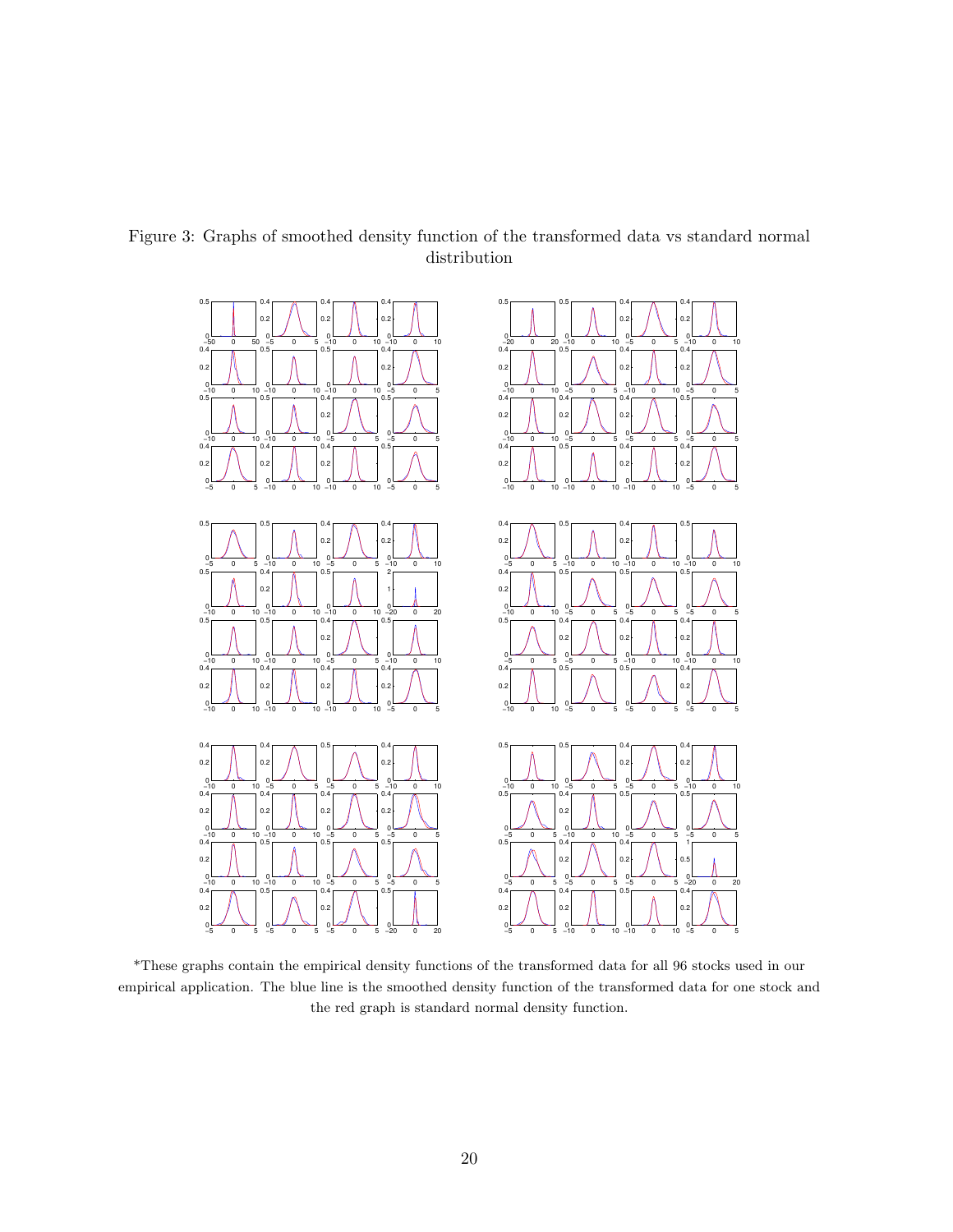

Figure 4: Graphs of autocorrelation function for randomly chosen 6 companies from all the 96 companies